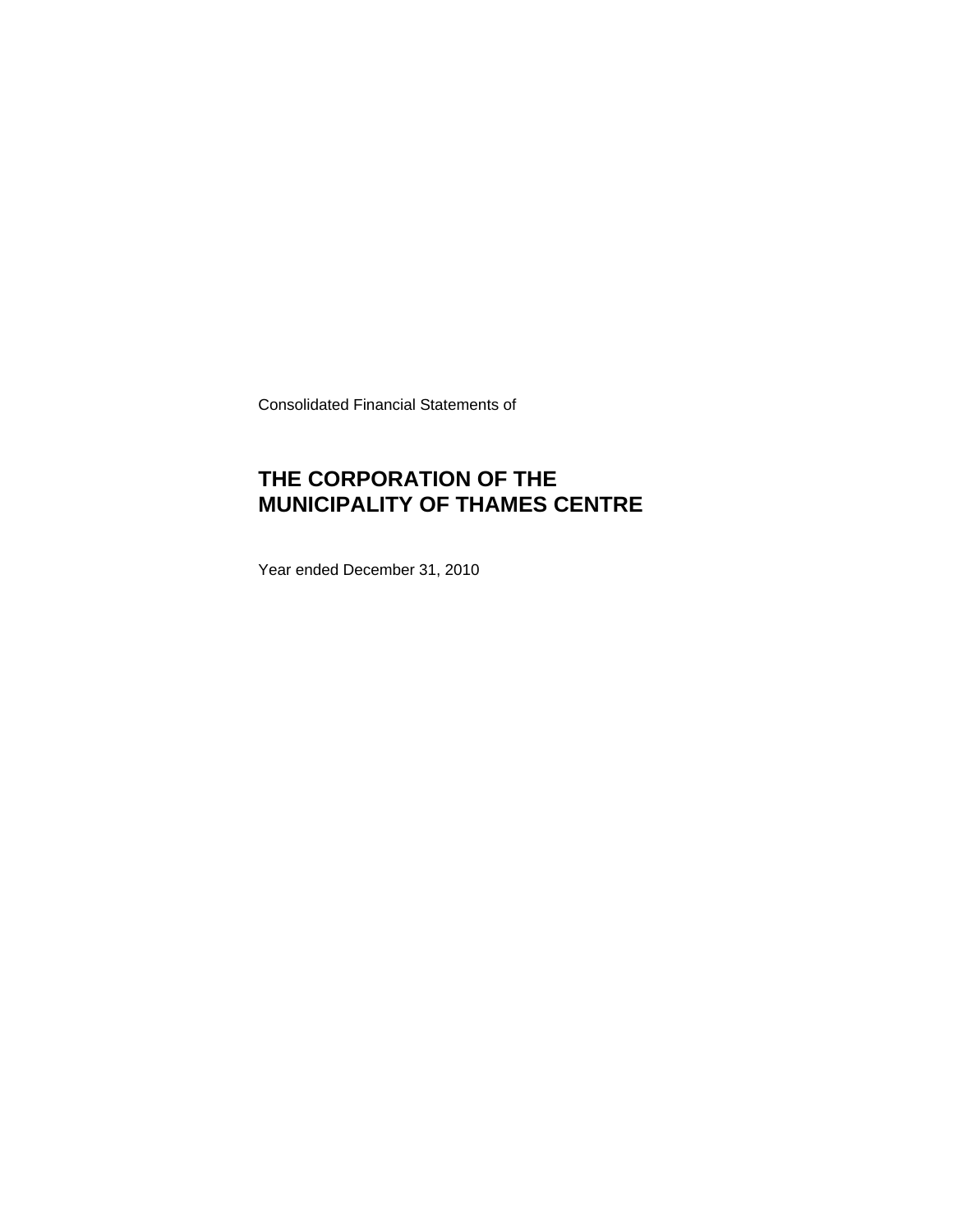

**KPMG LLP Chartered Accountants** 140 Fullarton Street Suite 1400 PO Box 2305 London ON N6A 5P2 Canada

Telephone (519) 672-4880 Fax (519) 672-5684 Internet www.kpmg.ca

# **INDEPENDENT AUDITORS' REPORT**

To the Members of Council, Inhabitants and Ratepayers of The Corporation of the Municipality of Thames Centre

We have audited the accompanying consolidated financial statements of The Corporation of the Municipality of Thames Centre, which comprise the statement of consolidated financial position as at December 31, 2010, the consolidated statements of operations and accumulated surplus, change in net financial assets, and cash flows for the year then ended, and notes, comprising a summary of significant accounting policies and other explanatory information.

#### Management's Responsibility for the Consolidated Financial Statements

Management is responsible for the preparation and fair presentation of these consolidated financial statements in accordance with Canadian generally accepted accounting principles, and for such internal control as management determines is necessary to enable the preparation of consolidated financial statements that are free from material misstatement, whether due to fraud or error.

#### **Auditors' Responsibility**

Our responsibility is to express an opinion on these consolidated financial statements based on our audit. We conducted our audit in accordance with Canadian generally accepted auditing standards. Those standards require that we comply with ethical requirements and plan and perform the audit to obtain reasonable assurance about whether the consolidated financial statements are free from material misstatement.

An audit involves performing procedures to obtain audit evidence about the amounts and disclosures in the consolidated financial statements. The procedures selected depend on our judgment, including the assessment of the risks of material misstatement of the consolidated financial statements, whether due to fraud or error. In making those risk assessments, we consider internal control relevant to the entity's preparation and fair presentation of the consolidated financial statements in order to design audit procedures that are appropriate in the circumstances, but not for the purpose of expressing an opinion on the effectiveness of the entity's internal control. An audit also includes evaluating the appropriateness of accounting policies used and the reasonableness of accounting estimates made by management, as well as evaluating the overall presentation of the consolidated financial statements.

We believe that the audit evidence we have obtained is sufficient and appropriate to provide a basis for our audit opinion.

#### Opinion

In our opinion, the consolidated financial statements present fairly, in all material respects, the consolidated financial position of The Corporation of the Municipality of Thames Centre as at December 31, 2010, and its consolidated results of operations and its consolidated cash flows for the year then ended in accordance with Canadian generally accepted accounting principles.

KPMG LLP

**Chartered Accountants, Licensed Public Accountants** September 26, 2011 London, Canada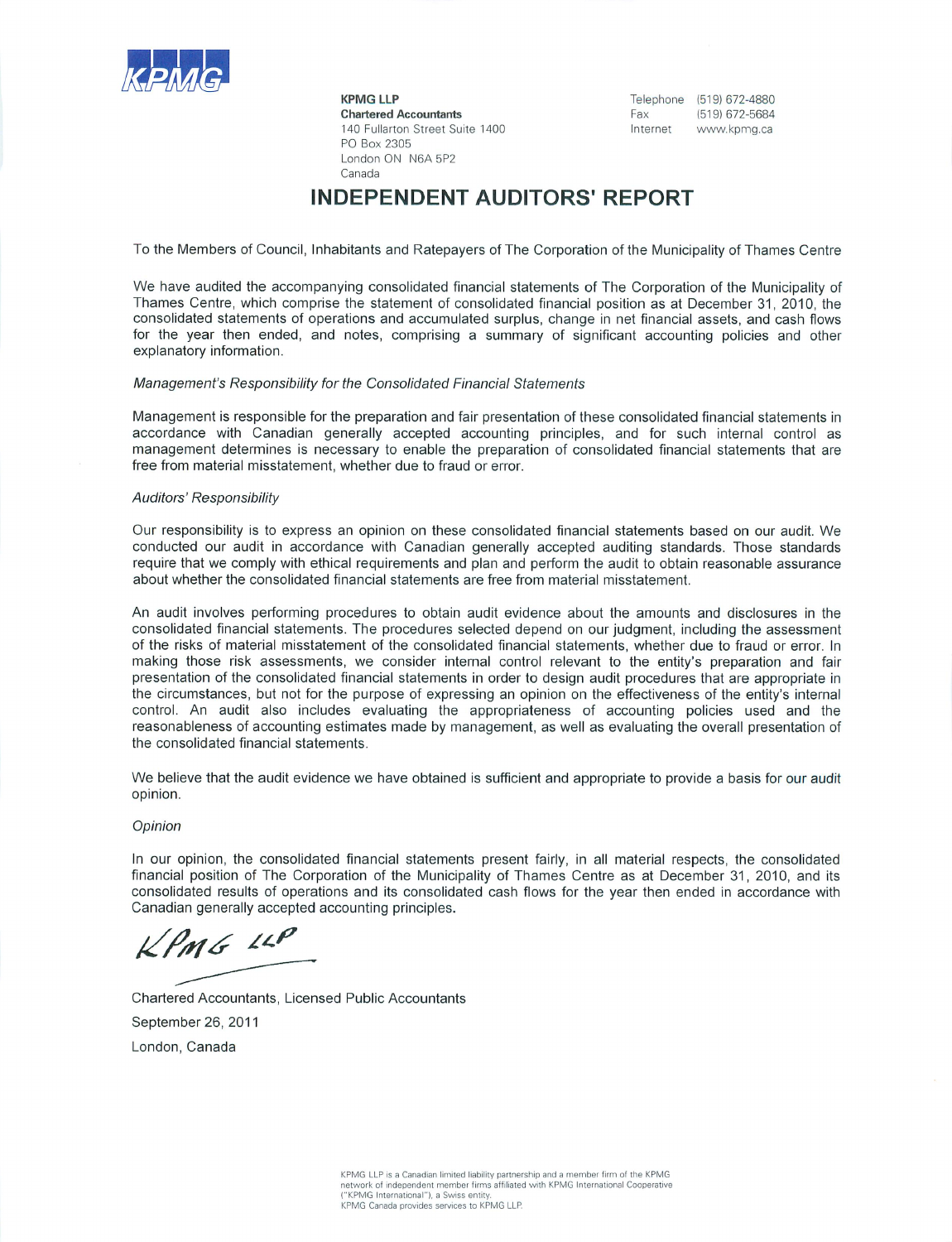Consolidated Statement of Financial Position

December 31, 2010, with comparative figures for 2009

|                                                          | 2010             | 2009             |
|----------------------------------------------------------|------------------|------------------|
| <b>Financial Assets:</b>                                 |                  |                  |
| Cash and term deposits                                   | \$<br>5,483,124  | \$<br>4,179,217  |
| Taxes receivable                                         | 1,094,968        | 1,121,345        |
| Accounts receivable                                      | 6,306,323        | 2,364,095        |
| Investments (note 2)                                     | 4,199,056        | 4,491,180        |
| Long-term receivables                                    | 1,678,997        | 2,448,875        |
|                                                          | 18,762,468       | 14,604,712       |
| <b>Financial Liabilities:</b>                            |                  |                  |
| Accounts payable and accrued liabilities                 | 4,698,231        | 2,450,290        |
| Deferred revenue (note 3)                                | 5,232,318        | 7,315,578        |
| Long-term liabilities (note 4)                           | 6,232,638        | 1,998,346        |
| Landfill closure and post-closure liability (note 5)     | 538,696          | 653,917          |
|                                                          | 16,701,883       | 12,418,131       |
| Net financial assets                                     | 2,060,585        | 2,186,581        |
| <b>Non-Financial Assets:</b>                             |                  |                  |
| Tangible capital assets (note 15)                        | 71,774,748       | 62,176,867       |
| Prepaid expenses                                         | 17,194           | 25,566           |
|                                                          | 71,791,942       | 62,202,433       |
| Contingent liabilities (note 9)<br>Commitments (note 10) |                  |                  |
| Accumulated surplus (note 14)                            | \$<br>73,852,527 | \$<br>64,389,014 |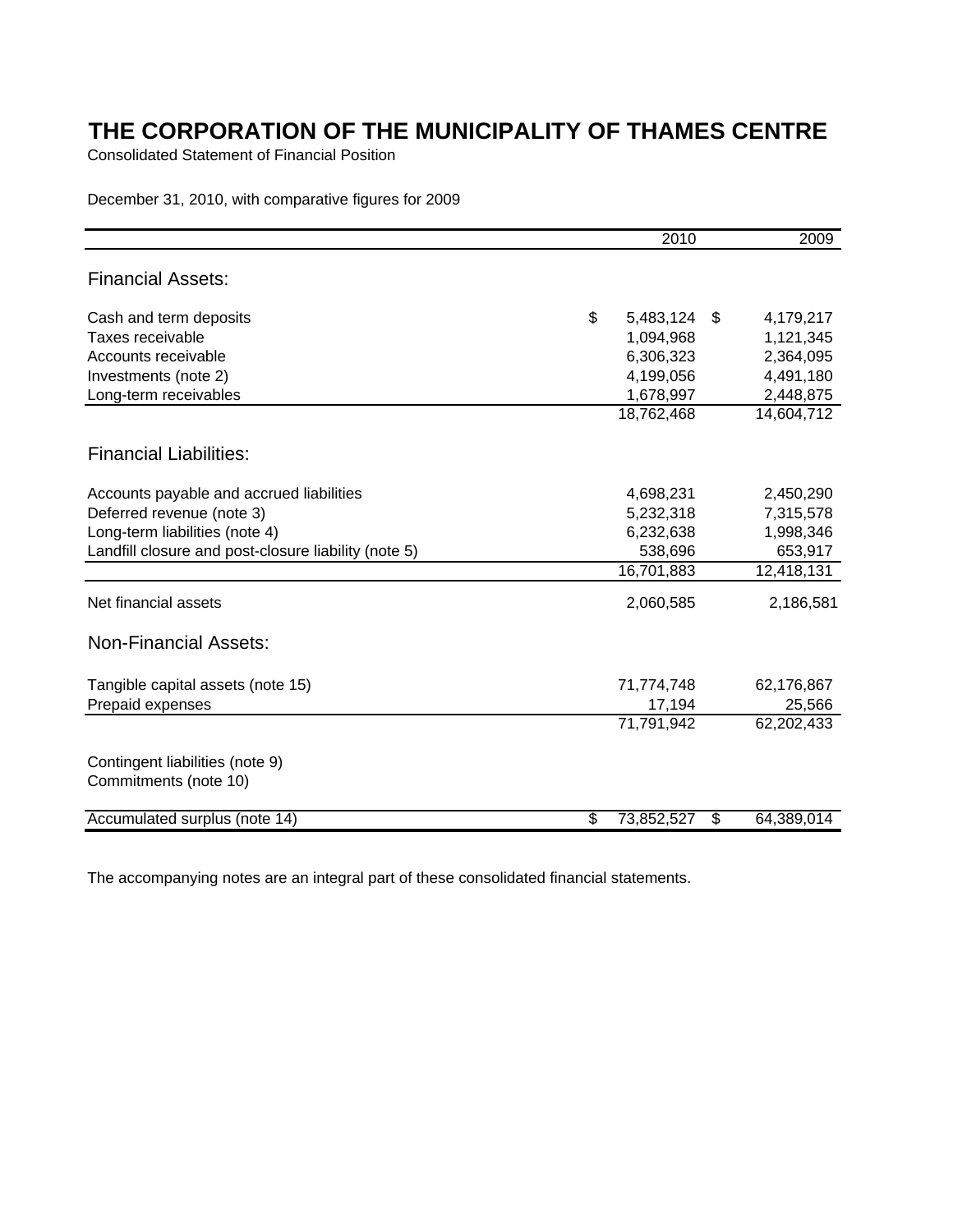Consolidated Statement of Operations and Accumulated Surplus

|                                                               | <b>Budget</b> | Actual           | Actual           |
|---------------------------------------------------------------|---------------|------------------|------------------|
|                                                               | 2010          | 2010             | 2009             |
|                                                               | (unaudited)   |                  |                  |
| Revenues:                                                     |               |                  |                  |
| \$<br>Property taxation                                       | 6,278,411     | \$<br>6,102,193  | \$<br>5,790,920  |
| User charges, rents and leases                                | 3,397,440     | 3,307,122        | 3,017,690        |
| Government grants (note 12)                                   | 1,528,788     | 9,720,486        | 2,972,811        |
| Penalties and interest on taxes                               | 47,500        | 266,722          | 67,498           |
| Investment income                                             | 271,228       | 141,307          | 449,021          |
| Donations                                                     | 25,000        | 1,055,393        | 127,426          |
| Management fee refund                                         |               |                  | 52,866           |
| Development levies earned                                     |               | 2,082,583        |                  |
| Gain (Loss) on the sale of assets                             |               | 33,661           | (85, 417)        |
| Developer contributions                                       |               |                  | 331,994          |
| Other                                                         | 855,108       | 31,786           | 99,692           |
| <b>Total revenues</b>                                         | 12,403,475    | 22,741,253       | 12,824,501       |
| Expenditures:                                                 |               |                  |                  |
| General government                                            | 1,370,691     | 1,567,358        | 1,399,725        |
| Protection to persons and property                            | 2,487,848     | 2,607,595        | 2,111,388        |
| <b>Transportation services</b>                                | 2,471,924     | 4,853,628        | 5,415,498        |
| <b>Environmental services</b>                                 | 1,877,397     | 2,229,157        | 2,386,509        |
| <b>Health services</b>                                        | 50,331        | 48,249           | 46,897           |
| Recreation and cultural services                              | 1,444,691     | 1,622,021        | 1,615,694        |
| Planning and development                                      | 344,004       | 349,732          | 201,008          |
| <b>Total expenditures</b>                                     | 10,046,886    | 13,277,740       | 13,176,719       |
| Annual surplus (deficit)                                      | 2,356,589     | 9,463,513        | (352, 218)       |
| Accumulated surplus, beginning of year                        | 64,389,014    | 64,389,014       | 64,741,232       |
| $\overline{\$}$<br>Accumulated surplus, end of year (note 14) | 66,745,603    | \$<br>73,852,527 | \$<br>64,389,014 |

Year ended December 31, 2010, with comparative figures for 2009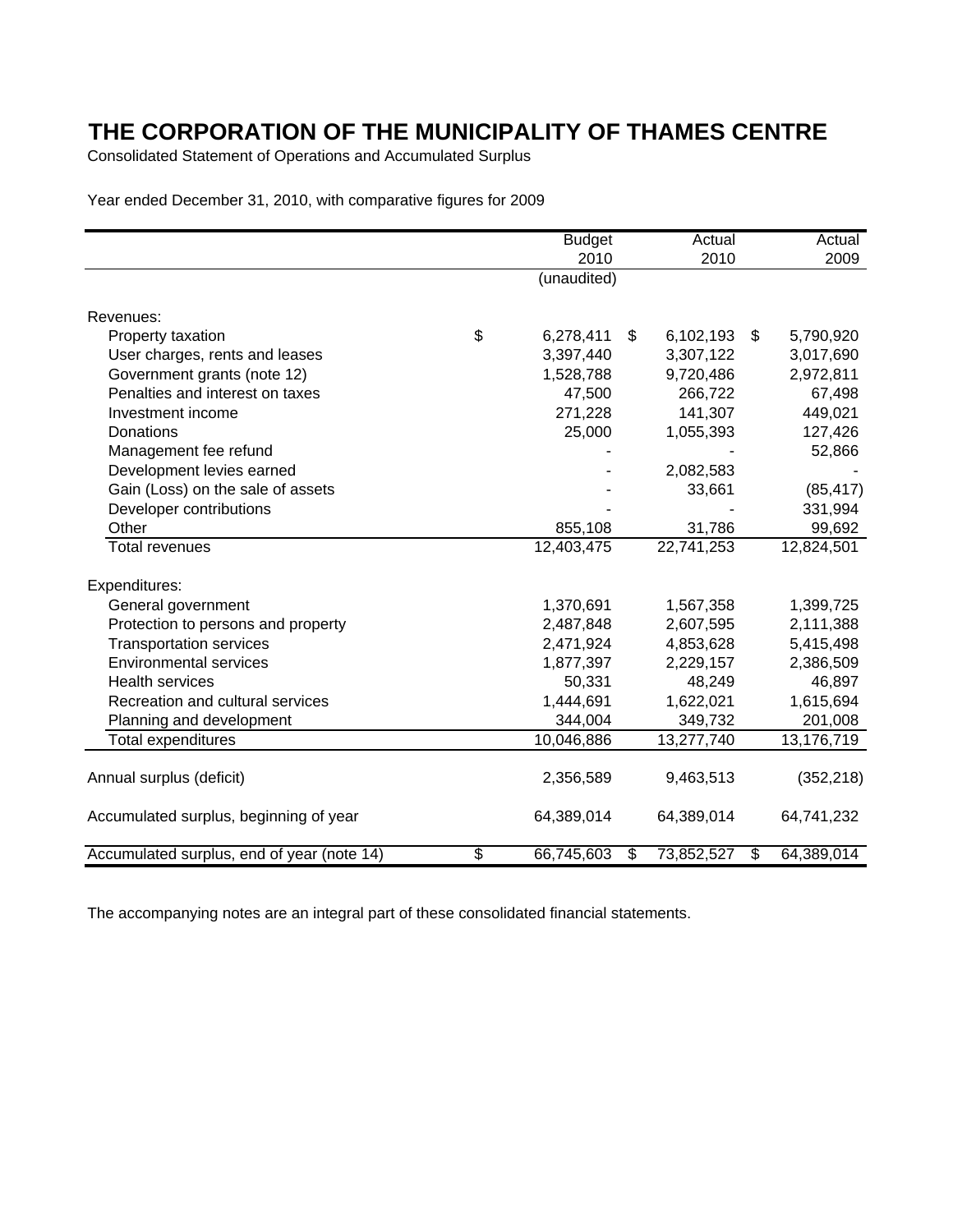Consolidated Statement of Change in Net Financial Assets

Year ended December 31, 2010, with comparative figures for 2009

|                                                                                                                                     | 2010                                  | 2009                               |
|-------------------------------------------------------------------------------------------------------------------------------------|---------------------------------------|------------------------------------|
| Annual surplus (deficit)                                                                                                            | \$<br>9,463,513 \$                    | (352, 218)                         |
| Acquisition of tangible capital assets<br>Amortization of tangible capital assets<br>Loss (gain) on sale of tangible capital assets | (12,881,003)<br>3,277,730<br>(33,661) | (6,317,147)<br>3,723,147<br>85,417 |
| Proceeds on sale of tangible capital assets                                                                                         | 39,053                                | 52,257                             |
|                                                                                                                                     | (134, 368)                            | (2,808,544)                        |
| Change in prepaid expenses                                                                                                          | 8,372                                 | (25, 566)                          |
| Change in net financial assets                                                                                                      | (125, 996)                            | (2,834,110)                        |
| Net financial assets, beginning of year                                                                                             | 2,186,581                             | 5,020,691                          |
| Net financial assets, end of year                                                                                                   | \$<br>2,060,585<br>\$                 | 2,186,581                          |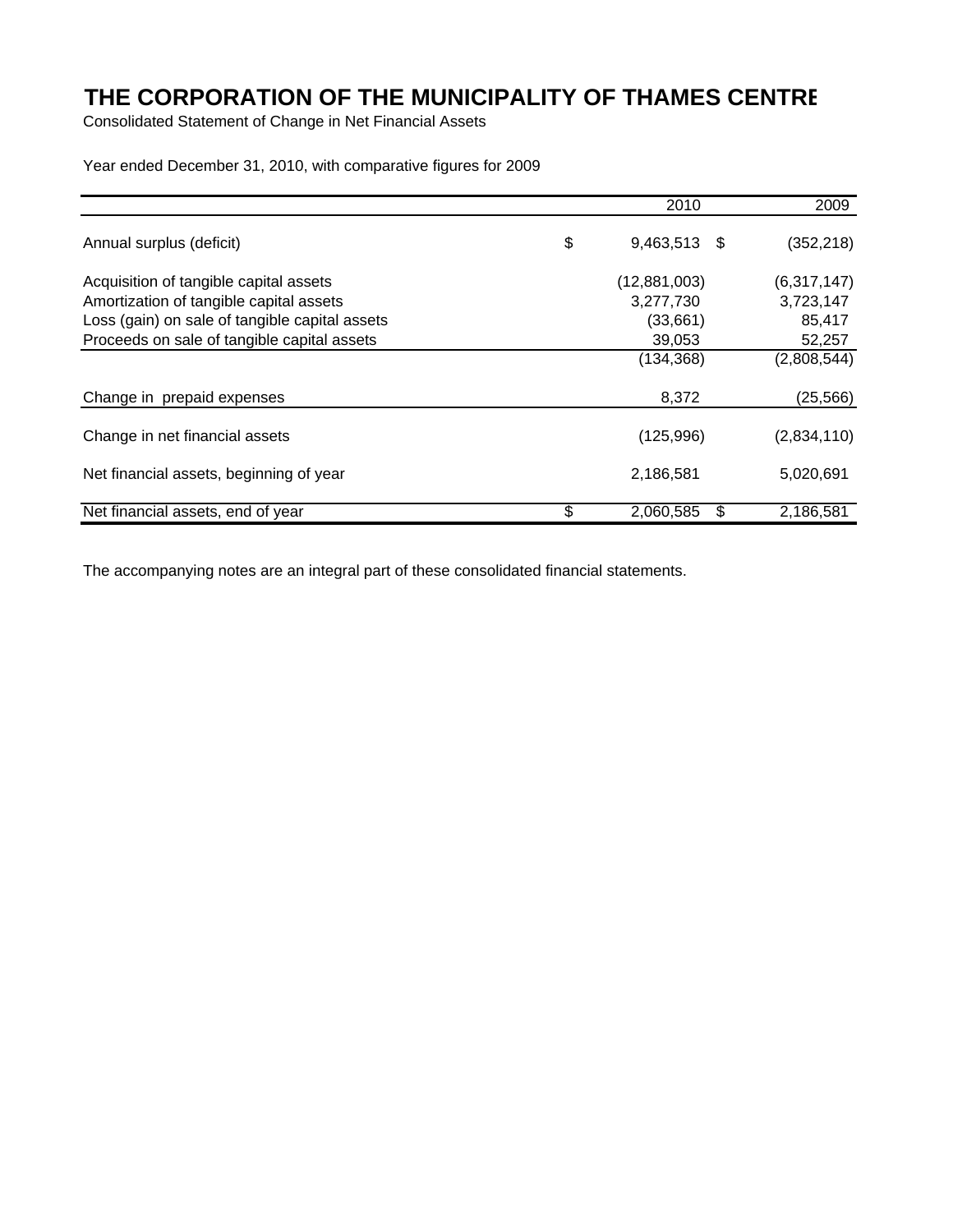Consolidated Statement of Cash Flow

Year ended December 31, 2010, with comparative figures for 2009

|                                                    | 2010            | 2009             |
|----------------------------------------------------|-----------------|------------------|
| Cash provided for (used in):                       |                 |                  |
| Operating activities:                              |                 |                  |
| Annual surplus (deficit)                           | \$<br>9,463,513 | \$<br>(352, 218) |
| Items not involving cash:                          |                 |                  |
| Amortization                                       | 3,277,730       | 3,723,147        |
| Loss (gain) on sale of tangible capital assets     | (33,661)        | 85,417           |
| Developer contributions of tangible capital assets |                 | (331, 994)       |
| Change in landfill liability                       | (115, 221)      | 16,201           |
| Change in non-cash assets and liabilities:         |                 |                  |
| Taxes receivable                                   | 26,377          | (4, 394)         |
| Accounts receivable                                | (3,942,228)     | (1,034,578)      |
| Accounts payable and accrued liabilities           | 2,247,941       | (367, 819)       |
| Prepaid expenses                                   | 8,372           | (25, 566)        |
| Deferred revenue                                   | (2,083,260)     | 3,266,774        |
|                                                    | 8,849,563       | 4,974,970        |
| Investing activities:                              |                 |                  |
| Change in investments                              | 292,124         | 707,140          |
| Proceeds from the sale of tangible capital assets  | 39,053          | 52,257           |
| Purchase of capital assets                         | (12,881,003)    | (5,985,153)      |
| Changes in long-term receivables                   | 769,878         | (1,534,989)      |
|                                                    | (11, 779, 948)  | (6,760,745)      |
| Financing activities:                              |                 |                  |
| Proceeds from long-term debt                       | 4,717,991       |                  |
| Long-term debt repayments                          | (483, 699)      | (468, 661)       |
|                                                    | 4,234,292       | (468, 661)       |
| Increase (decrease) in cash and term deposits      | 1,303,907       | (2, 254, 436)    |
| Cash and term deposits, beginning of year          | 4,179,217       | 6,433,653        |
| Cash and term deposits, end of year                | \$<br>5,483,124 | \$<br>4,179,217  |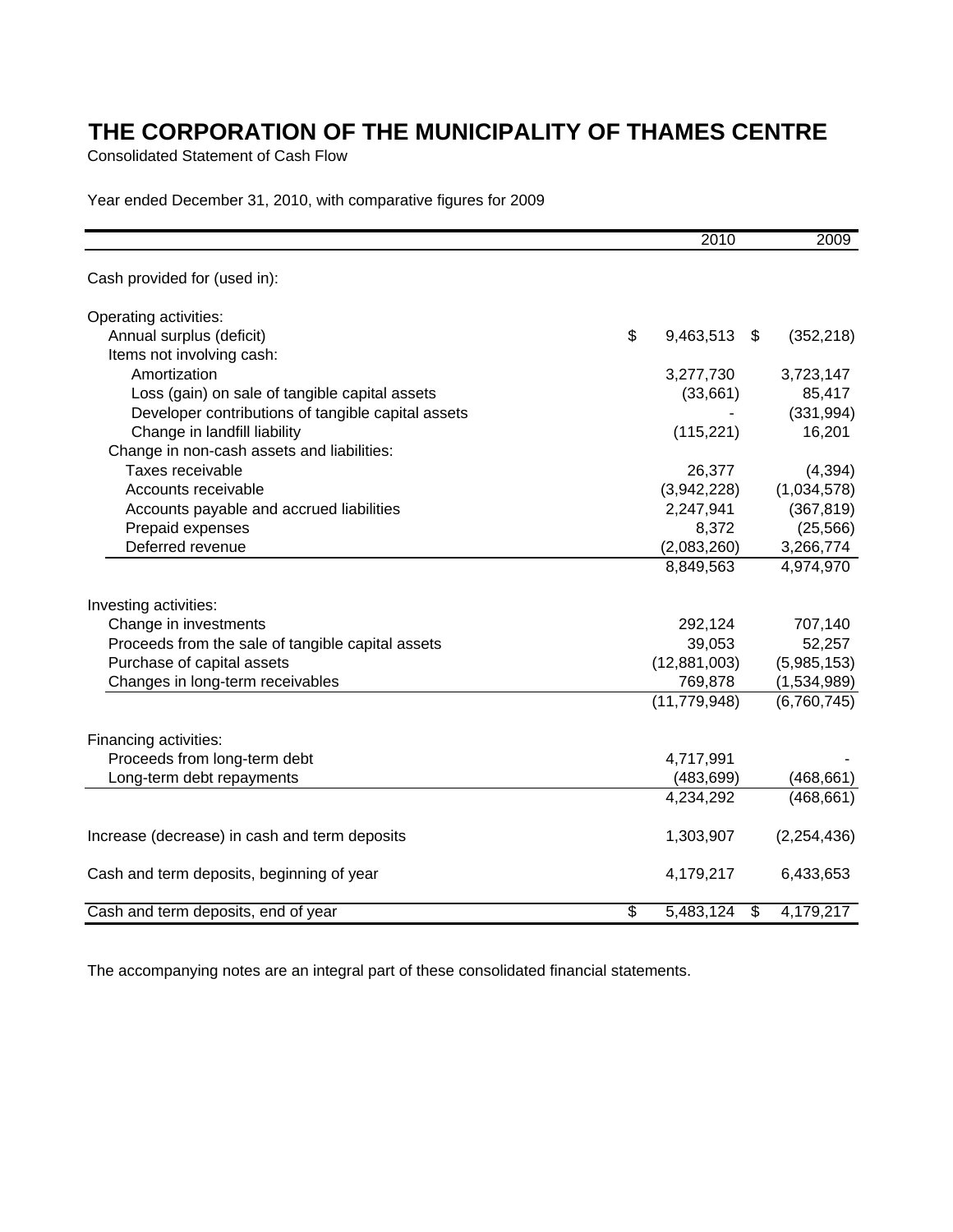Notes to Consolidated Financial Statements

Year ended December 31, 2010

The Corporation of the Municipality of Thames Centre (the "Municipality") is a lower tier municipality in the County of Middlesex in the Province of Ontario, Canada. It conducts its operations guided by the provisions of provincial statutes such as the Municipal Act, Municipal Affairs Act and related legislation.

#### **1. Significant accounting policies:**

The consolidated financial statements of the Municipality are prepared by management in accordance with Canadian generally accepted accounting principles for local governments as recommended by the Public Sector Accounting Board ("PSAB") of the Canadian Institute of Chartered Accountants. Significant accounting policies adopted by the Municipality are:

(a) Basis of consolidation:

The consolidated financial statements reflect the assets, liabilities, revenue, expenditures and fund balances of the current, capital and reserve funds of the reporting entity. The reporting entity is comprised of all organizations, committees and local boards accountable for the administration of their financial affairs and resources to the Municipality and which are owned or controlled by the Municipality. Inter-departmental and inter-organizational transactions and balances between these organizations are eliminated.

These consolidated financial statements include Dorchester Union Cemetery.

(b) Trust funds:

Trust funds and their related operations administered by the Municipality are not consolidated, but are reported separately.

(c) Deferred revenue, obligatory reserve funds:

The Municipality receives restricted contributions under the authority of provincial legislation and municipal by-laws. These funds, by nature, are restricted in their use and until applied to applicable expenditures, are recorded as deferred revenue. Amounts applied to qualifying expenditures are recorded as revenue in the fiscal period they are expended.

(d) Basis of presentation:

Revenues and expenditures are recorded on the accrual basis of accounting. Revenues are recognized as they are earned and measurable. Expenditures are recognized as they are incurred and measurable as a result of receipt of goods or services.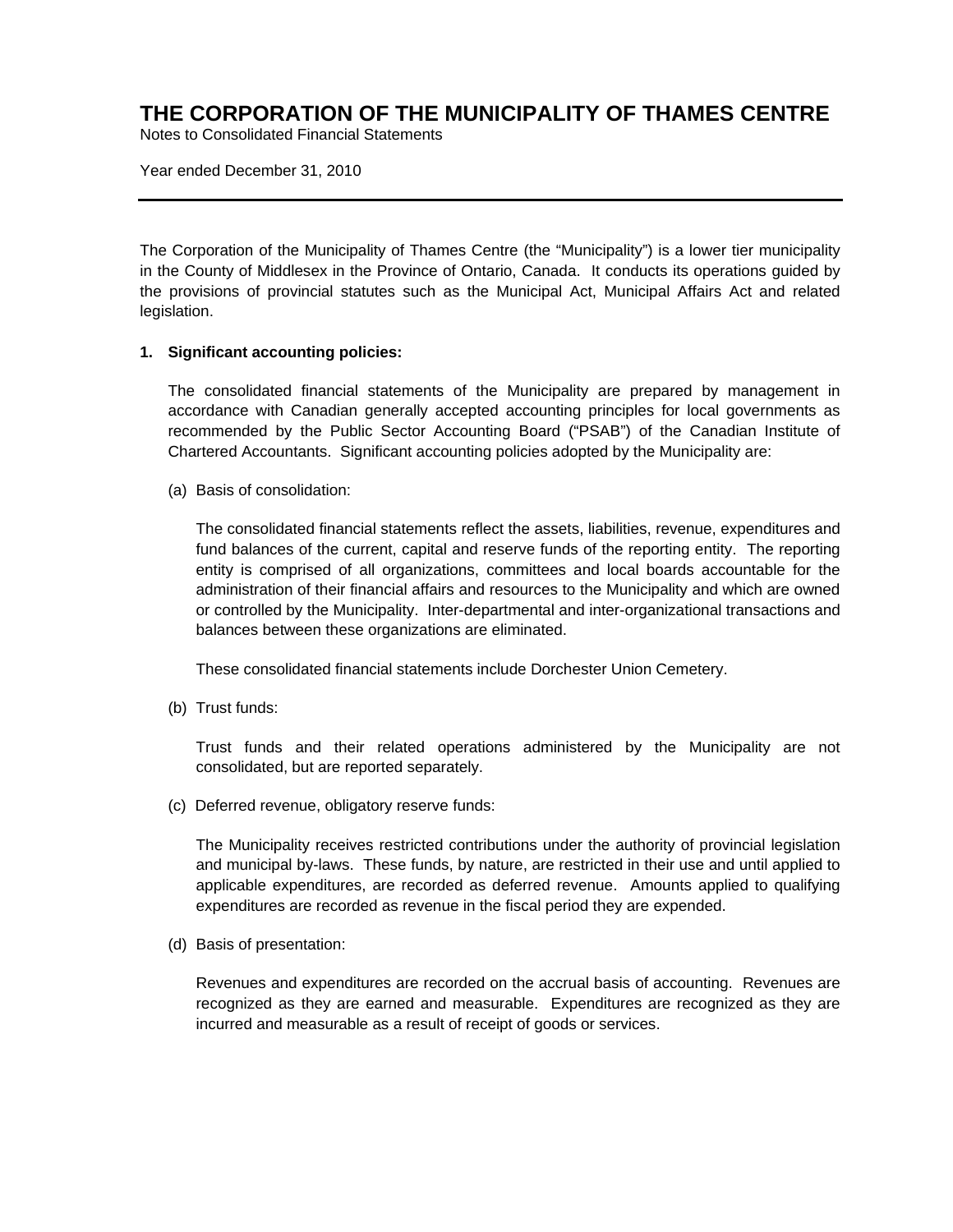Notes to Consolidated Financial Statements (continued)

Year ended December 31, 2010

#### **1. Significant accounting policies:**

(e) Landfill closure and post-closure liability:

The Municipality accrues landfill closure and post-closure care requirements that have been defined in accordance with industry standards and include final covering and landscaping of the landfill, pumping of ground water and leachates from the site, and ongoing environmental monitoring, site inspection and maintenance. The reported liability is based on estimates and assumptions using the best information available to management.

Future events may result in significant changes to the estimated total expenditures, capacity used or total capacity and the estimated liability, and would be recognized prospectively, as a change in estimate, when applicable.

(f) Investments:

Investments are recorded at cost plus accrued interest and amortization of purchase premiums and discounts. If the market value of investments becomes lower than cost and this decline in value is considered to be other than temporary, the investments are written down to market value.

Investments consist of authorized investments pursuant to provisions of the Municipal Act and comprise government and corporate bonds, debentures and short-term instruments of various financial institutions.

(g) Cash and cash equivalents:

The Municipality considers cash and cash equivalents to be highly liquid investments with original maturities of three months or less.

(h) Employee future benefits:

The costs of multi-employer defined contribution pension plan benefits, such as the Ontario Municipal Employees Retirement System ("OMERS") pensions, are the employer's contributions due to the plan in the period. As this is a multi-employer plan, no liability is recorded on the financial statements.

(i) Deferred revenue:

The Municipality receives certain amounts, from the federal and provincial governments, of which the proceeds may only be used in the conduct of certain programs or completion of specific work. These amounts are recognized as revenue in the fiscal year the related expenditures are incurred or services are performed.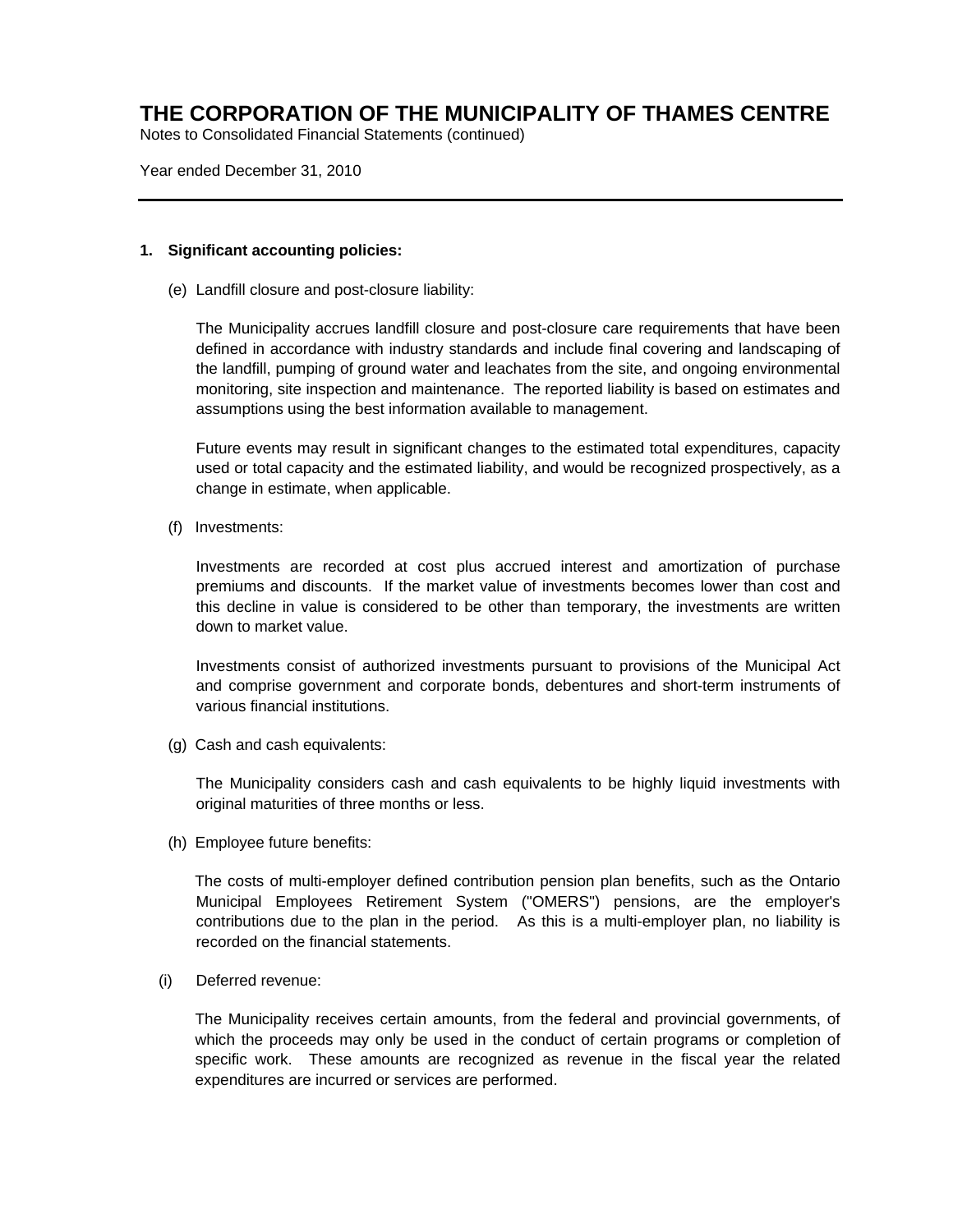Notes to Consolidated Financial Statements (continued)

Year ended December 31, 2010

#### **1. Significant accounting policies (continued):**

(i) Government transfers:

Government transfers received relate to social services, child care, housing and health programs. Government transfers paid relate to social services programs. Transfers are recognized in the financial statements as revenues in the period in which events giving rise to the transfer occur, providing the transfers are authorized, any eligibility criteria have been met, and reasonable estimates of the amounts can be made.

(j) Non-financial assets:

Non-financial assets are not available to discharge existing liabilities and are held for use in the provision of services. They have useful lives extending beyond the current year and are not intended for sale in the ordinary course of operations. The change in non-financial assets during the year, together with the excess of revenues over expenses, provides the consolidated change in net financial assets for the year.

(i) Tangible capital assets:

Tangible capital assets are recorded at cost which includes amounts that are directly attributable to acquisition, construction, development or betterment of an asset. The cost, less residual value, of the tangible capital assets, excluding land are amortized on a straight-line basis over their estimated useful lives as follows:

| Asset                                                                                         | Rate                                                                         |
|-----------------------------------------------------------------------------------------------|------------------------------------------------------------------------------|
| Land improvements<br><b>Facilities</b><br>Equipment<br>Fleet<br>Transportation infrastructure | 15 years<br>10-100 years<br>$4 - 10$ years<br>$8 - 20$ years<br>5 - 50 years |
| Engineering infrastructure                                                                    | 84-110 years                                                                 |

Annual amortization is charged in the year of acquisition and in the year of disposal. Assets under construction are not amortized until the asset is available for productive use.

(ii) Contributions of tangible capital assets:

Tangible capital assets received as contributions are recorded at their fair value at the date of receipt and also are recorded as revenue.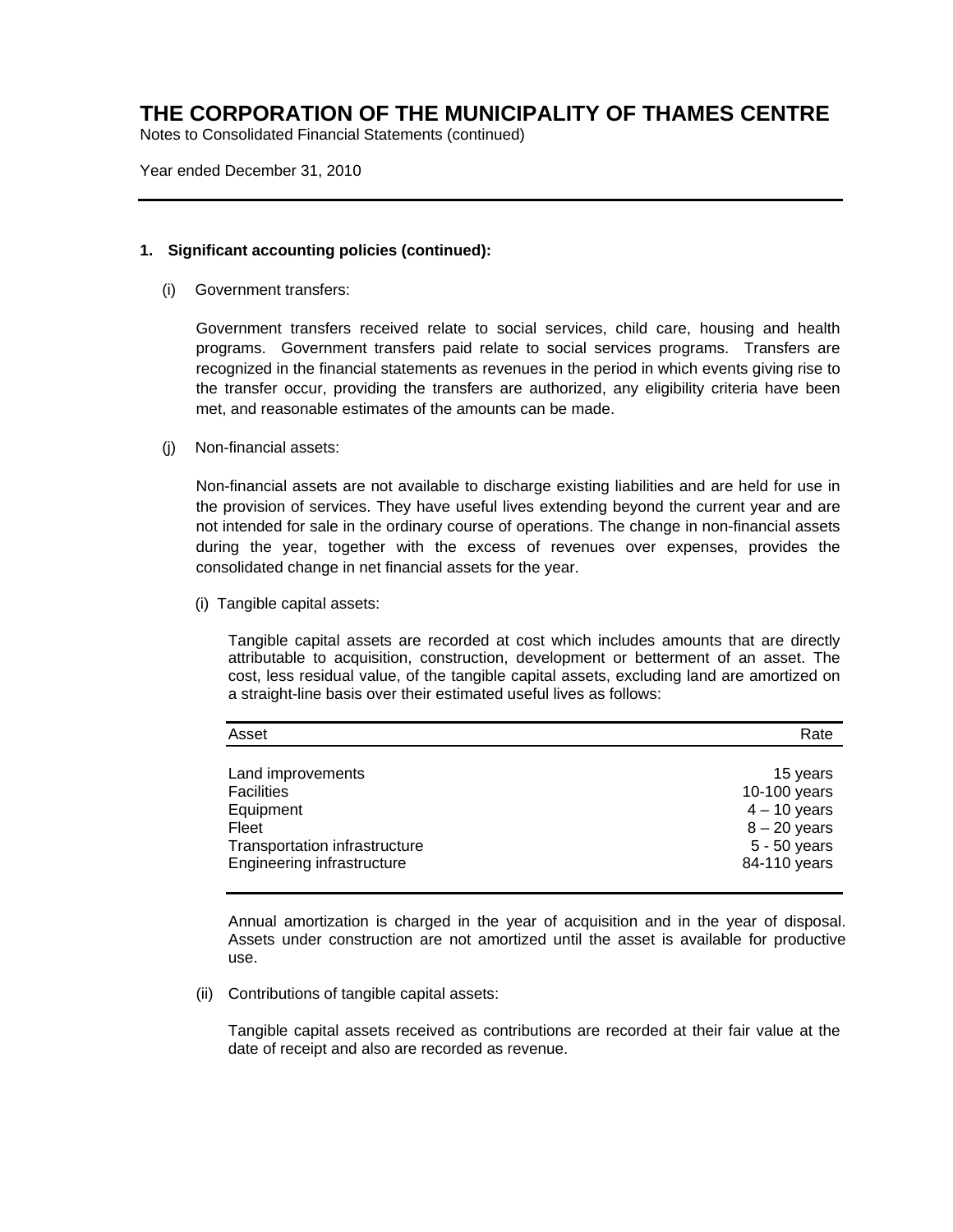Notes to Consolidated Financial Statements (continued)

Year ended December 31, 2010

#### **1. Significant accounting policies (continued):**

- (j) Non-financial assets (continued):
	- (iii) Leases which transfer substantially all of the benefits and risks incidental to ownership of property are accounted for as leased tangible capital assets. All other leases are accounted for as operating leases and the related payments are charged to expenses as incurred.
- (k) Budget figures:

Budget figures have been provided for comparison purposes. Given differences between the funding model and generally accepted principles for local governments established by PSAB, certain budgeted amounts have been reclassified to reflect the presentation adopted under PSAB. The budget figures are unaudited.

(l) Use of estimates:

The preparation of financial statements in conformity with Canadian generally accepted accounting principles requires management to make estimates and assumptions that affect the reported amounts of assets and liabilities and disclosure of contingent assets and liabilities at the date of the consolidated financial statements and the reported amounts of revenue and expenditures during the period. Significant estimates include the landfill closure and post-closure liability. In addition, the Municipality's implementation of the Public Sector Accounting Handbook PS3150 has required management to make estimates of historical cost and useful lives of tangible capital assets.

Actual results could differ from those estimates. These estimates are reviewed annually and as adjustments become necessary, they are recognized in the consolidated financial statements in the period in which they become known.

#### **2. Investments:**

Investments, which consist primarily of government bonds, guaranteed investment certificates and mutual funds, are recorded at cost plus accrued interest. They have a market value of \$4,202,251 at December 31, 2010 (2009 - \$4,419,635).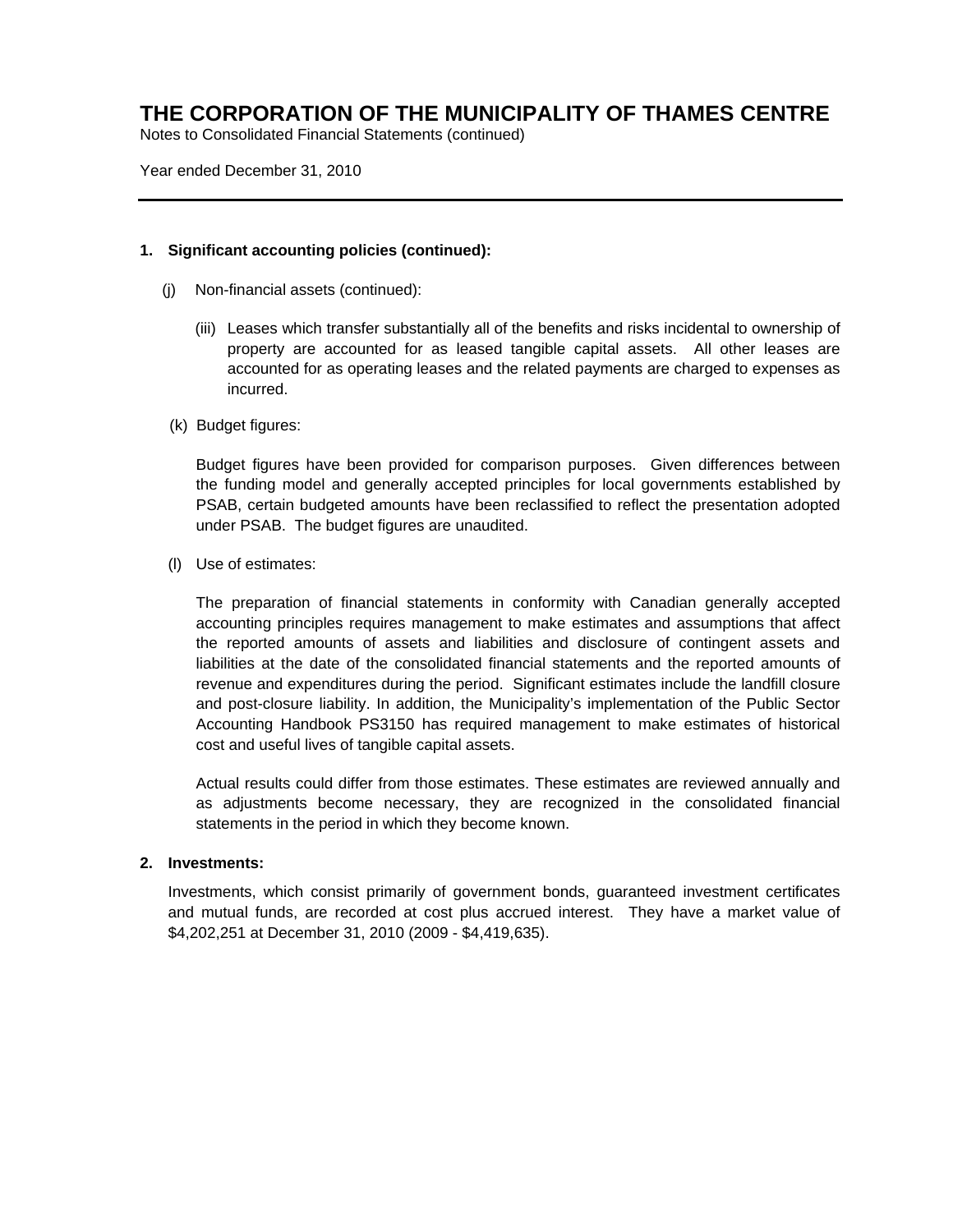Notes to Consolidated Financial Statements (continued)

Year ended December 31, 2010

### **3. Deferred revenue:**

A requirement of the public sector accounting principles of the Canadian Institute of Chartered Accountants is that obligatory reserve funds be reported as deferred revenue. This requirement is in place as provincial and municipal legislation restricts how these funds may be used. The balances in the obligatory reserve funds of the Municipality are summarized below:

|                                                  |                          | 2010        | 2009            |
|--------------------------------------------------|--------------------------|-------------|-----------------|
| Balance, beginning of year                       | \$                       | 7,315,578   | \$<br>4,048,804 |
| Parkland contributions                           |                          | 386         | 321             |
| Investment income                                |                          | 137,918     | 11,051          |
| Federal gas tax proceeds                         |                          | 387,462     | 147,683         |
| Contributions from developers                    |                          | 357,829     | 2,863,633       |
| Development charges - Capital allocation         |                          | (2,082,583) |                 |
| <b>Ontario Building Grant</b>                    |                          | (468, 048)  |                 |
| MIII Municipal Infrastructure Investment         |                          | (403,090)   |                 |
| Roads and bridges grant                          |                          | (30, 998)   | 36,023          |
| <b>Ontario Trillium Foundation</b>               |                          | (5, 103)    | 5,103           |
| Elderly Person Centre - Seniors Special Grant    |                          |             | 10,000          |
| Ontario Small Waterworks Assistance Program      |                          | 25,000      | 25,000          |
| <b>Upper Thames Conservation</b>                 |                          | 728         |                 |
| Province of Ontario - HST assistance             |                          | 1,000       |                 |
| <b>Community Futures Development Corporation</b> |                          |             | 750             |
| Memorial donation - Marion Parker                |                          | (12, 114)   | 25,000          |
| Prepaid user charge                              |                          | 8,353       | 142,210         |
| Balance, end of year                             | $\overline{\mathcal{S}}$ | 5,232,318   | \$<br>7,315,578 |
|                                                  |                          | 2010        | 2009            |
|                                                  |                          |             |                 |
| Analyzed as follows:<br><b>Recreation land</b>   | \$                       | 101,648     | \$<br>5,169,014 |
| Lot levies                                       |                          | 3,579,172   | 98,256          |
| Federal gas tax funding                          |                          | 761,711     | 374,248         |
| Provincial grants                                |                          | 414,861     | 1,296,100       |
| Other                                            |                          | 224,364     | 235,750         |
|                                                  |                          |             |                 |
| Prepaid user charge                              |                          | 150,562     | 142,210         |
| Balance, end of year                             | \$                       | 5,232,318   | \$<br>7,315,578 |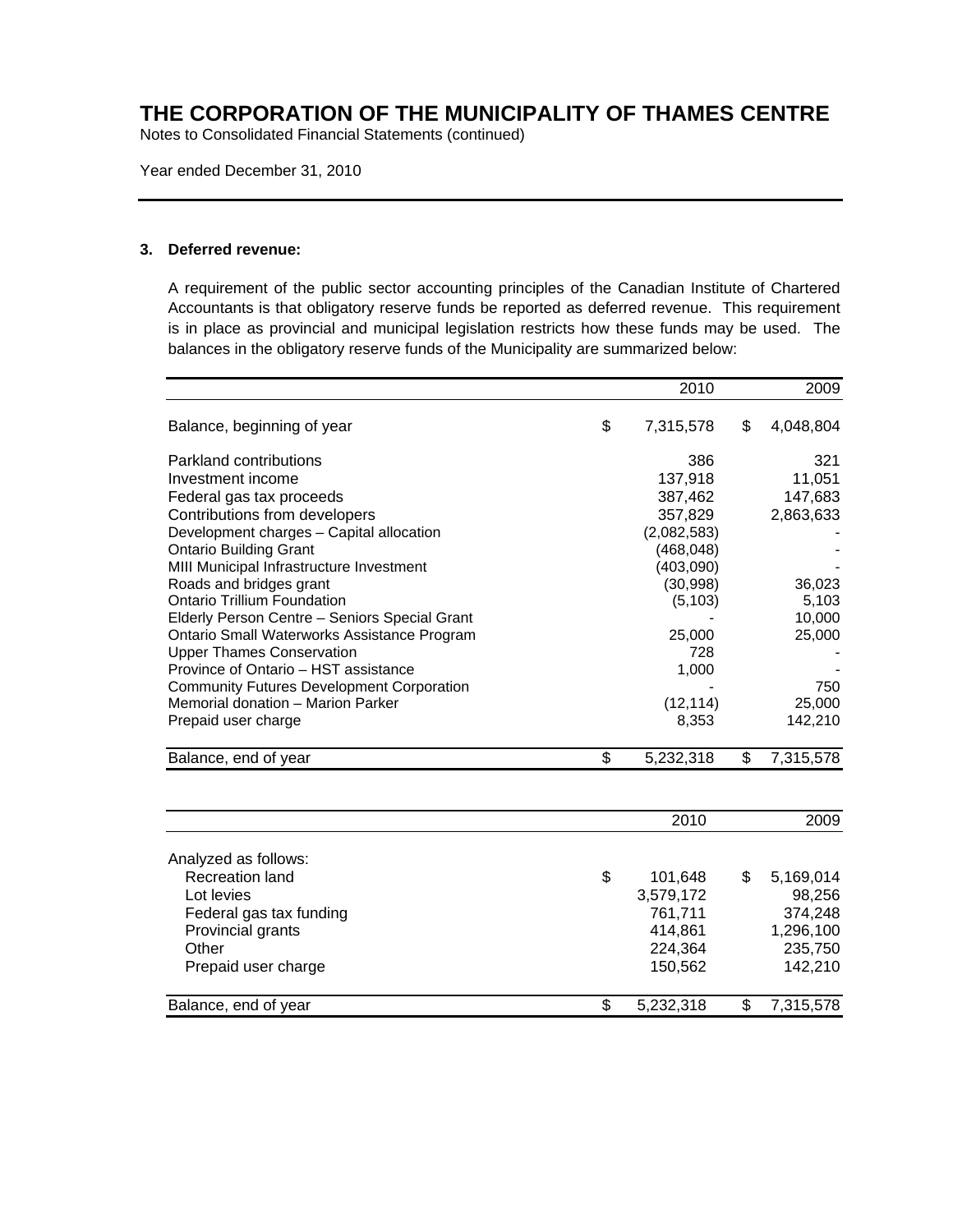Notes to Consolidated Financial Statements (continued)

Year ended December 31, 2010

### **4. Long-term liabilities:**

(a) The long-term liabilities are comprised as follows:

|                                                                                                                                                                                                                                                                            | 2010            | 2009            |
|----------------------------------------------------------------------------------------------------------------------------------------------------------------------------------------------------------------------------------------------------------------------------|-----------------|-----------------|
| Tile drainage loans bearing interest at a rate of 8%<br>responsibility for payment of principal and interest<br>charges has been assumed by individuals                                                                                                                    | \$<br>15,596    | \$<br>23,798    |
| Debentures payable, maturing on November 1 in each<br>of the years 2011 through 2027 bearing varying<br>rates of interest between 5.03% and 6.55%, payable<br>semi-annually on May 1 and November 1                                                                        | 980,623         | 1,223,792       |
| Debenture payable, maturing on October 1, 2014<br>bearing interest at a rate of 2.55%, payable semi-<br>annually on April 1 and October 1. Annual blended<br>payments of principal and interest for each of the<br>years 2011 to 2014 are \$98,884                         | 373,774         | 461,446         |
| Non-interest bearing loan payable to the Corporation<br>of the County of Middlesex, repayable in semi-annual<br>principal payments of \$72,327 on June 1 and<br>December 1                                                                                                 | 362,645         | 289,310         |
| Subordinate, secured loan advances from Infrastructure<br>Ontario Projects Corporation ("OIPC") bearing interest<br>at OIPC's floating rate, with interest payable monthly,<br>advances due the earlier of November, 2014 and the<br>date of the conversion to a debenture | 4,500,000       |                 |
|                                                                                                                                                                                                                                                                            | \$<br>6,232,638 | \$<br>1,998,346 |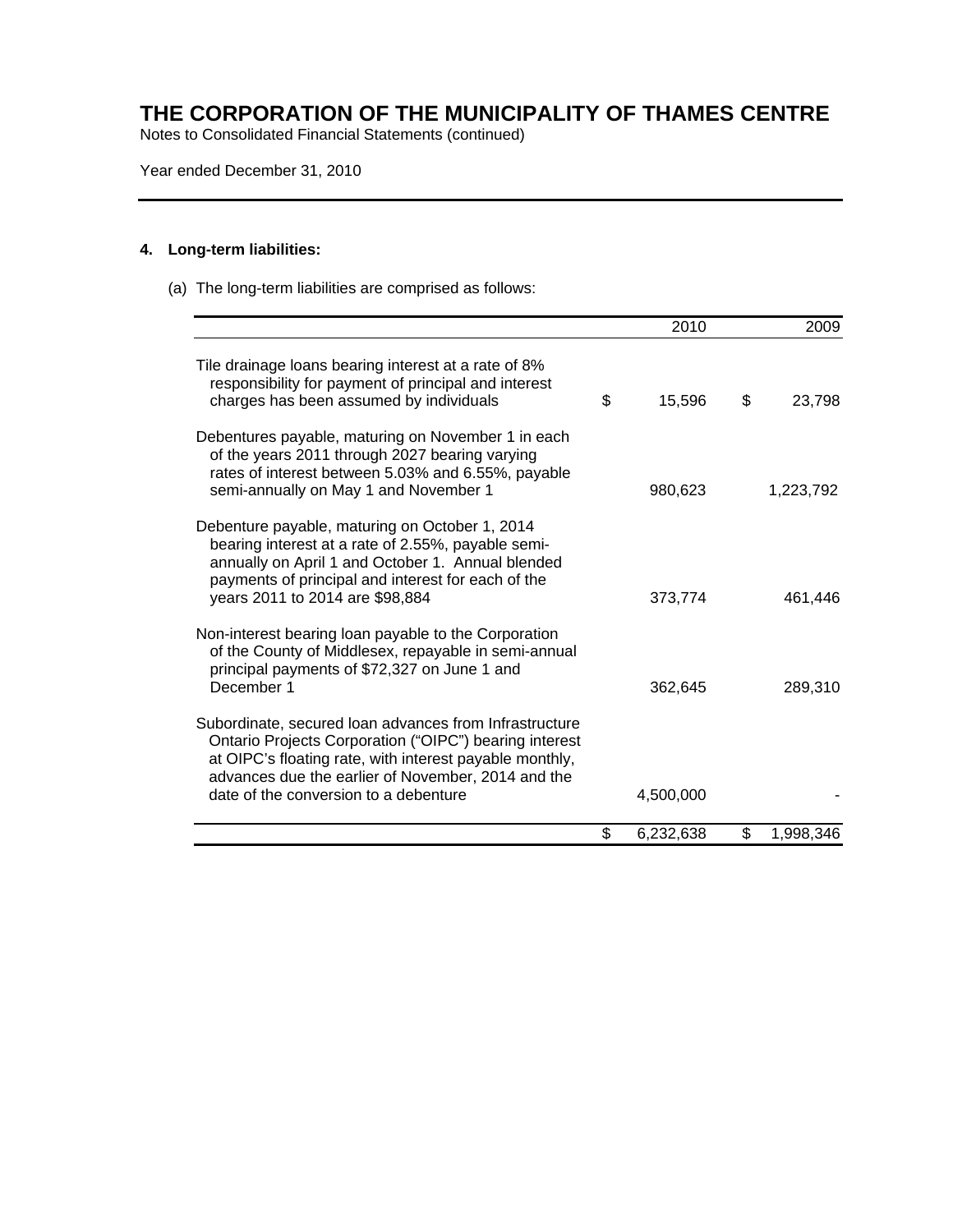Notes to Consolidated Financial Statements (continued)

Year ended December 31, 2010

#### **4. Long-term liabilities (continued):**

(b) Of the long-term liabilities reported in (a) of this note, the minimum principal repayments required by year are as follows:

|            | Principal       | Interest     | Total           |
|------------|-----------------|--------------|-----------------|
|            |                 |              |                 |
| 2011       | \$<br>4,861,757 | \$<br>57,090 | 4,918,847<br>S. |
| 2012       | 209,504         | 160,710      | 370,214         |
| 2013       | 217,852         | 148,755      | 366,607         |
| 2014       | 226,564         | 136.270      | 361,834         |
| 2015       | 136,147         | 123,862      | 260,009         |
| Thereafter | 580,814         | 940,065      | 1,520,879       |
|            |                 |              |                 |

- (c) The principal and interest payments required to service commitments are within the debt repayment limit prescribed by the Ministry of Municipal Affairs and Housing.
- (d) Interest expense on long-term liabilities in 2010 amounted to \$76,598 (2009 \$79,642).

#### **5. Landfill closure and post-closure liability:**

The Environmental Protection Act sets out the regulatory requirements to properly close and maintain all active and inactive landfill sites. Under environmental law, there is a requirement for closure and post-closure care of solid waste landfill sites. This requirement is to be provided for over the estimated remaining life of the landfill site based on usage.

Landfill closure and post-closure care requirements have been defined in accordance with industry standards and include final covering and landscaping of the landfill, pumping of ground water and leachates from the site, and ongoing environmental monitoring, site inspection and maintenance. The reported liability is based on estimates and assumptions using the best information available to management. Future events may result in significant changes to the estimated total expenditures, capacity used or total capacity and the estimated liability, and would be recognized prospectively, as a change in estimate, when applicable.

Estimated total expenditures represent the sum of the discounted future cash flows for closure and post-closure care activities using an estimated inflation rate of 3.33% (2009 – 3.94%) and discounted at the Municipality's average long-term borrowing rate of 5.08% (2009 – 5.08%). The estimated total landfill closure and post-closure care expenditures are calculated to be \$2,327,848 (2009 - \$2,540,472.) The estimated liability for these expenditures is recognized as the landfill site's capacity is used. At December 31, 2010, an amount of \$538,696 (2009 - \$653,917) has been recognized to date with respect to landfill closure and post-closure liability.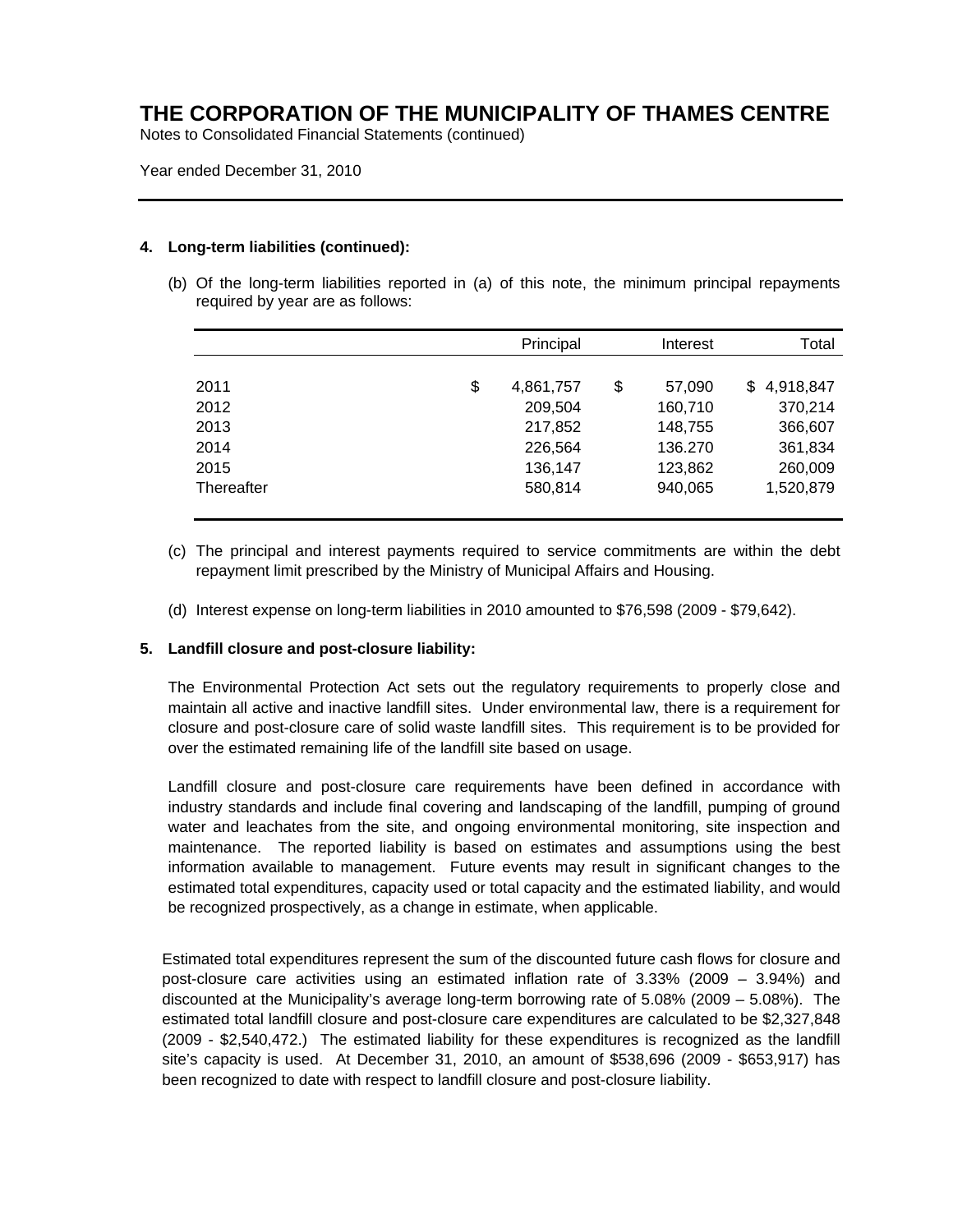Notes to Consolidated Financial Statements (continued)

Year ended December 31, 2010

#### **5. Landfill closure and post-closure liability (continued):**

The estimated remaining capacity of the Thames Centre Waste disposal site is 60% of its total estimated capacity and its estimated remaining life is thirty years, after which the period for postclosure care is estimated to be seventy years.

#### **6. Trust funds:**

Trust funds administered by the Municipality amounting to \$356,055 (2009 - \$336,950) have not been included in the Consolidated Statement of Financial Position nor have their operations been included in the Consolidated Statement of Operations.

#### **7. Pension agreements:**

The Municipality makes contributions to OMERS, which is a multi-employer plan, on behalf of members of its staff. The plan is a defined benefit plan which specifies the amount of the retirement benefit to be received by the employees based on the length of service and rates of pay.

The amount contributed to OMERS for current services in 2010 was \$148,983 (2009 - \$134,027).

#### **8. Fair value of financial assets and financial liabilities:**

The amounts reported on the Statement of Financial Position for cash, accounts receivable, taxes receivable and accounts payable and accrued liabilities approximate their fair values due to the immediate and short-term maturities of these items.

#### **9. Contingent liabilities:**

The nature of municipal activities is such that there may be litigation pending or in prospect at any time. With respect to claims as at December 31, 2010, management believes that the Municipality has valid defences and appropriate insurance coverage in place. In the opinion of management, the aggregate amount of any potential liability is not expected to have a material effect on the Municipality's financial position.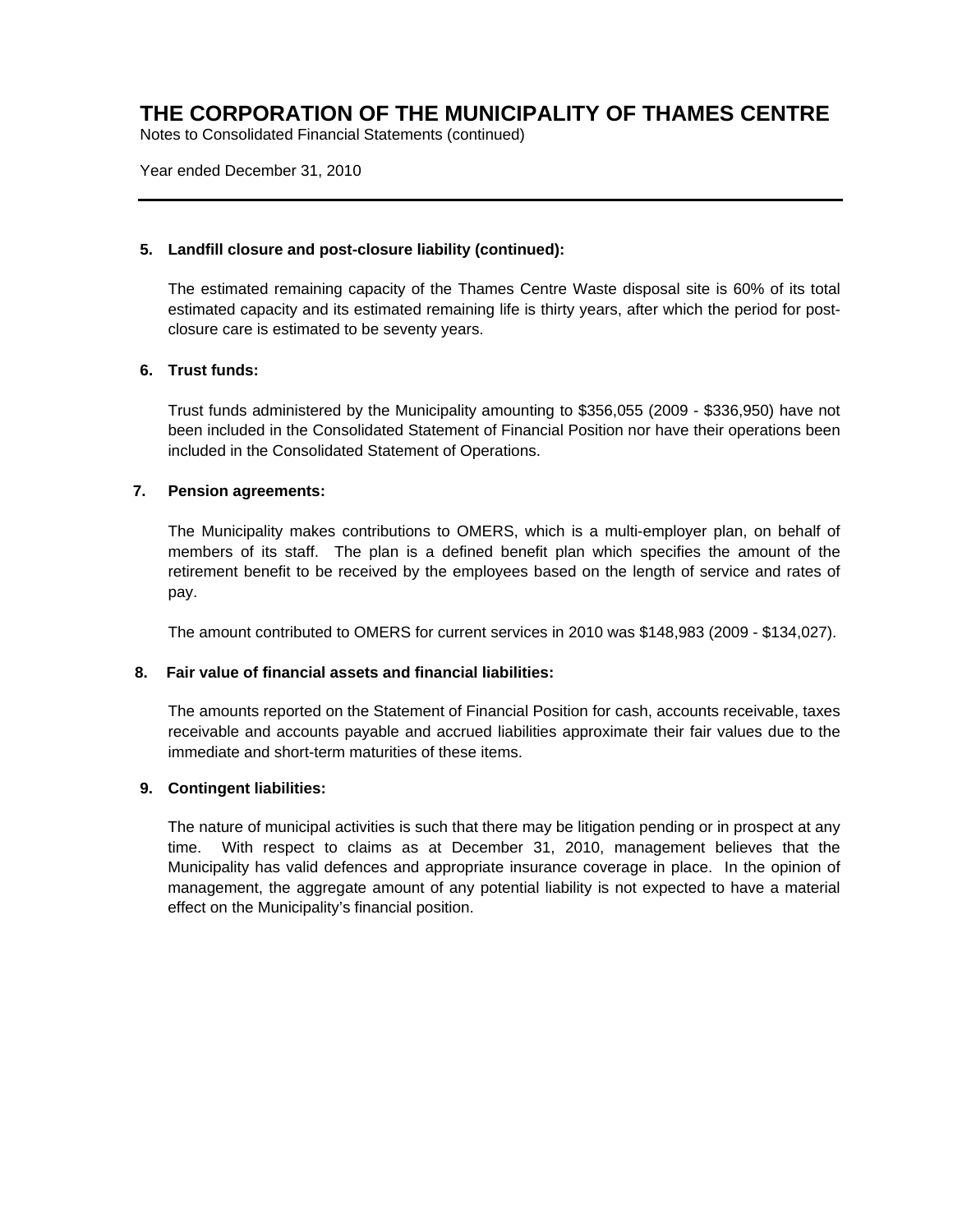Notes to Consolidated Financial Statements (continued)

Year ended December 31, 2010

#### **10. Commitments:**

The Municipality has entered into an agreement with the Ontario Provincial Police for the provision of police services. The term of the agreement is one year, commencing January 1, 2010. The total cost incurred for the year ended December 31, 2010 was \$1,381,511 (2009 - \$1,370,004).

Management has entered into various agreements for capital purchases. The amount of funds committed as at December 31, 2011 is \$2,405,891.

Management has entered into various agreements for property rentals. All of the contracts are valid for one year and automatically renew unless cancelled within sixty days notice. The amount of funds committed for 2011 are \$50,982.

#### **11. Comparative figures:**

Certain of the 2009 comparative figures have been reclassified to conform with the financial statement presentation adopted in the current year.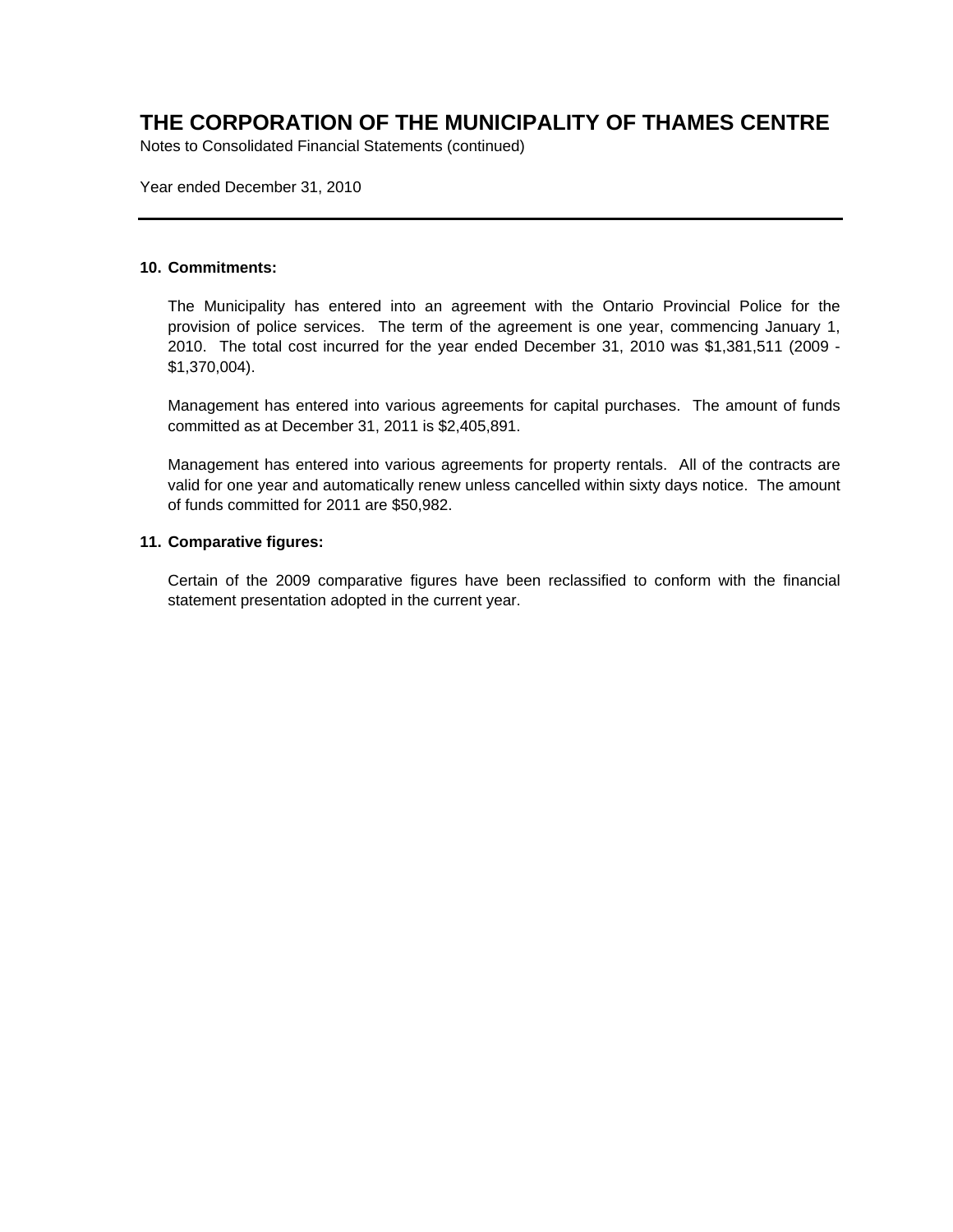Notes to the Consolidated Financial Statements (continued)

Year ended December 31, 2010, with comparative figures for 2009

#### **12. Government transfers:**

The Municipality recognizes the transfer of government funding as expenses or revenues in the period that the events giving rise to the transfer occurred. The Government transfers reported on the Statement of Operations are:

|                                      | 2010          | 2009          |
|--------------------------------------|---------------|---------------|
|                                      |               |               |
| Provincial grants:                   |               |               |
| Aggregate resource fees              | \$<br>136,867 | 160,276<br>\$ |
| Drainage superintendent              | 48,940        | 44,186        |
| <b>Trillium Foundation</b>           | 5,103         | 6,397         |
| Municipal Infrastructure (M111)      | 403,090       |               |
| Roads and bridges                    | 30,998        | (36, 022)     |
| <b>Building Canada Fund</b>          | 3,172,683     | 660,037       |
| Ontario Municipal Partnership Fund   | 1,145,400     | 1,106,200     |
| Waste diversion                      | 100,856       | 41,389        |
| MTO/401 accidents                    | 17,170        | 7,000         |
| Nursing home/seniors                 | 39,356        | 46,651        |
| <b>Invest in Ontario</b>             | 468,048       |               |
| <b>Community Futures Development</b> | 27,073        | 1,000         |
|                                      | 5,595,584     | 2,037,114     |
| Federal grants:                      |               |               |
| <b>Building Canada Fund</b>          | 3,172,684     |               |
| <b>Community Adjustment Fund</b>     | 932,877       |               |
| Canada Day                           | 692           | 864           |
| Federal gas tax                      | 18,492        | 918,906       |
| Summer jobs                          |               | 3,135         |
| Community support                    |               | 12,338        |
|                                      | 4,124,745     | 935,243       |
| Other grants:                        |               |               |
| Middlesex/grant in lieu of taxes     | 157           | 454           |
| <b>Total revenues</b>                | \$9,720,486   | \$2,972,811   |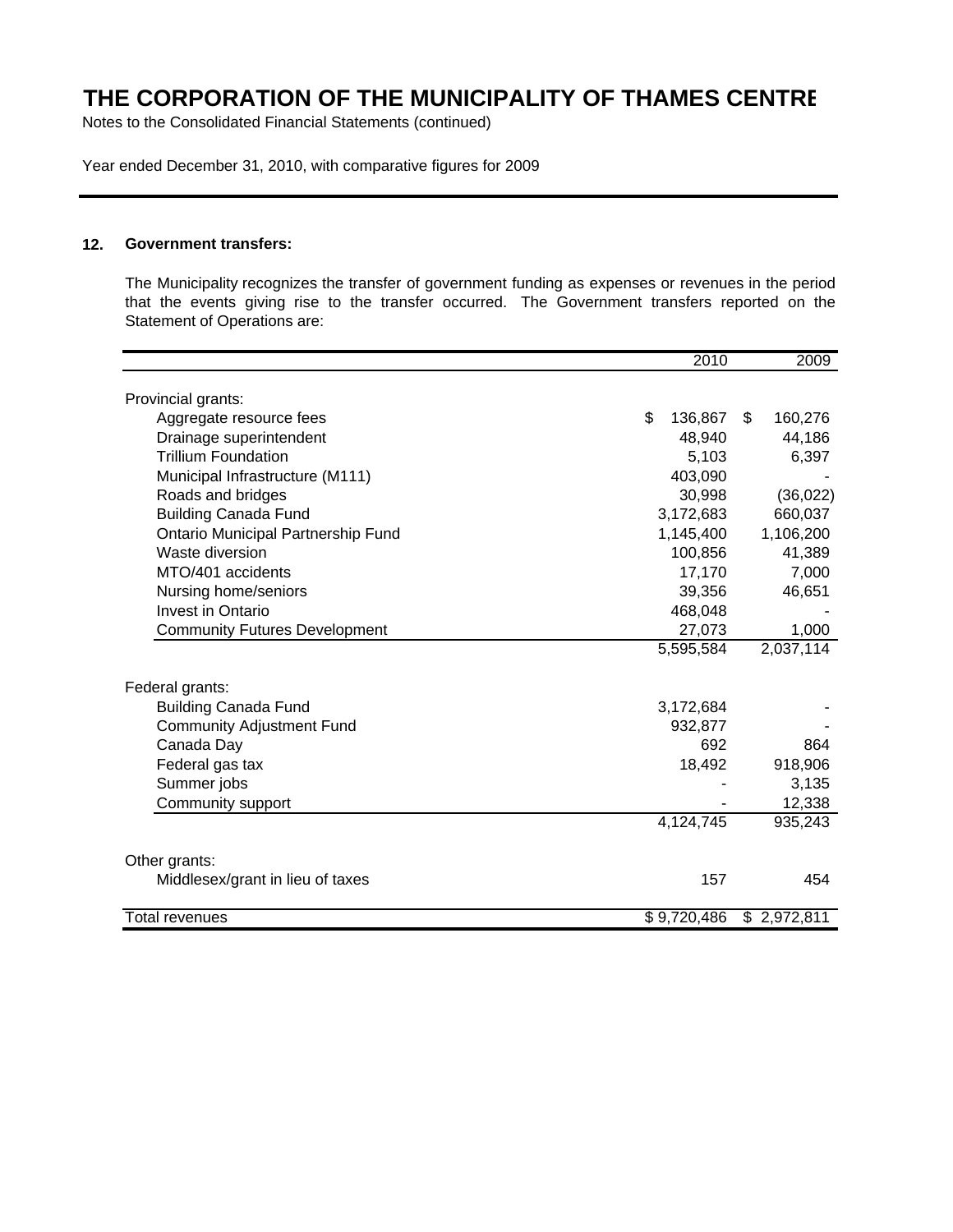Notes to the Consolidated Financial Statements (continued)

Year ended December 31, 2010, with comparative figures for 2009

#### **13. Budget data:**

The unaudited budget data presented in these consolidated financial statements is based upon the 2010 operating and capital budgets approved by Council on April 12, 2010. Amortization was not contemplated on development of the budget and, as such has not been included. The chart below reconciles the approved budget to the budget figures reported in these consolidated financial statements.

|                               | Budget amount    |
|-------------------------------|------------------|
| Revenues:<br>Operating budget | \$<br>12,403,475 |
| Expenses:<br>Operating budget | 10,046,886       |
| Annual surplus, as budgeted   | 2,356,589        |
| Amortization                  | 3,277,730        |
| Annual surplus, as budgeted   | \$<br>5,634,319  |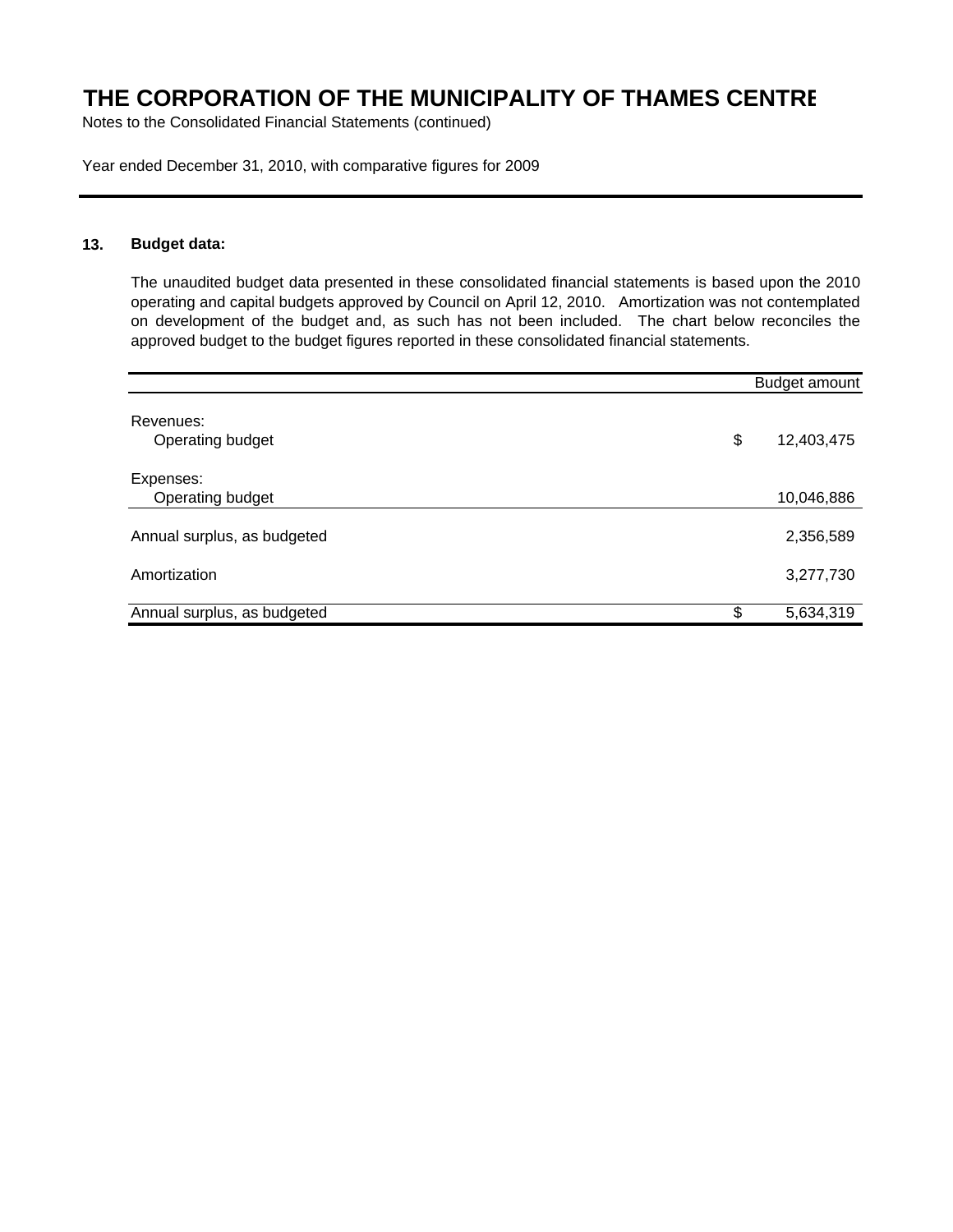Notes to the Consolidated Financial Statements (continued)

Year ended December 31, 2010, with comparative figures for 2009

#### **14. Accumulated surplus:**

Accumulated surplus consists of individual fund surplus and reserves and reserve funds as follows:

|                                                           | 2010         | 2009 |               |
|-----------------------------------------------------------|--------------|------|---------------|
| Surplus:                                                  |              |      |               |
| Invested in tangible capital assets                       | \$65,542,110 | \$   | 60,178,521    |
| Other                                                     | 1,803,421    |      | (2, 296, 502) |
|                                                           | 67,345,531   |      | 57,882,019    |
| Reserves set aside by Council:                            |              |      |               |
| Planning                                                  | 112,150      |      | 112,150       |
| Health                                                    | 54,750       |      | 54,750        |
| General government                                        | 3,371,671    |      | 3,371,671     |
| Roads                                                     | 1,555,121    |      | 1,555,121     |
| Recreation and culture                                    | 190,544      |      | 190,544       |
| Environmental                                             | 918,694      |      | 918,694       |
| Protection                                                | 133,672      |      | 133,672       |
| <b>Total reserves</b>                                     | 6,336,602    |      | 6,336,602     |
| Reserve Funds set aside for specific purposes by Council: |              |      |               |
| Environmental                                             | 106,990      |      | 106,990       |
| Recreation                                                | 63,404       |      | 63,403        |
| <b>Total Reserve Funds</b>                                | 170,394      |      | 170,393       |
|                                                           | \$73,852,527 | \$   | 64,389,014    |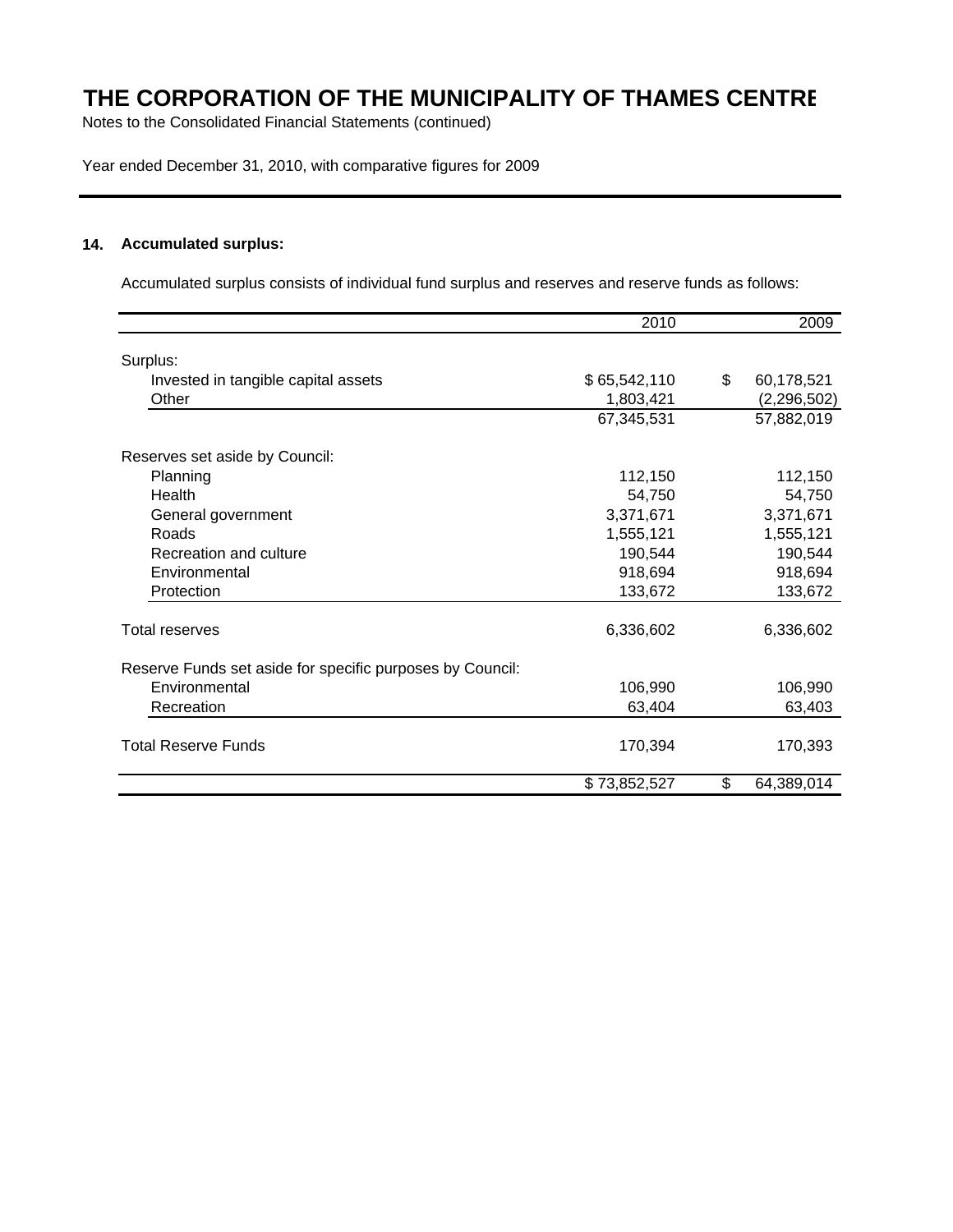Notes to Financial Statements (continued)

Year ended December 31, 2010

#### **15. Tangible capital assets:**

The historical cost of tangible capital assets employed by the Municipality at December 31, 2010 is as follows:

|                               | <b>Balance</b>  |    |                  |                  | <b>Balance</b>  |
|-------------------------------|-----------------|----|------------------|------------------|-----------------|
| Cost                          | 2009            |    | <b>Additions</b> | <b>Disposals</b> | 2010            |
| Land                          | \$<br>4,542,485 | \$ | ۰                | \$               | \$<br>4,542,485 |
| Land improvements             | 492,187         |    | 10,821           |                  | 503,008         |
| <b>Facilities</b>             | 13,602,697      |    | 9,590,131        | 6.712            | 23,186,116      |
| Fleet                         | 5,298,192       |    | 687,491          | 107,290          | 5,878,393       |
| Equipment                     | 165,457         |    | 313,907          | 21,117           | 458,247         |
| Transportation infrastructure | 52,185,375      |    | 270,460          | 139,788          | 52,316,047      |
| Environmental infrastructure  | 16,172,361      |    | 1,434,470        |                  | 17,606,831      |
| Work in process               | 3,445,199       |    | 573,723          |                  | 4,018,922       |
|                               | 95,903,953      | S  | 12,881,003       | 274,907          | 108,510,049     |

|                                 |      | <b>Balance</b> |    |                  |              |     | <b>Balance</b> |
|---------------------------------|------|----------------|----|------------------|--------------|-----|----------------|
| <b>Accumulated amortization</b> | 2009 |                |    | <b>Disposals</b> | Amortization |     | 2010           |
|                                 |      |                |    |                  |              |     |                |
| Land                            | \$   |                | \$ |                  | \$           | \$  |                |
| Land improvements               |      | 152.645        |    |                  | 25,901       |     | 178,546        |
| <b>Facilities</b>               |      | 2,597,611      |    | 4,027            | 401,002      |     | 2,994,586      |
| Fleet                           |      | 2,944,067      |    | 107,290          | 326,450      |     | 3,163,227      |
| Equipment                       |      | 68,606         |    | 21,117           | 50.241       |     | 97.730         |
| Transportation infrastructure   |      | 26,770,215     |    | 137,081          | 2,278,736    |     | 28,911,870     |
| Environmental infrastructure    |      | 1,193,942      |    |                  | 195.400      |     | 1,389,342      |
| Work in process                 |      |                |    |                  |              |     |                |
|                                 |      | 33,727,086     | \$ | 269.515          | 3,277,730    | \$. | 36,735,301     |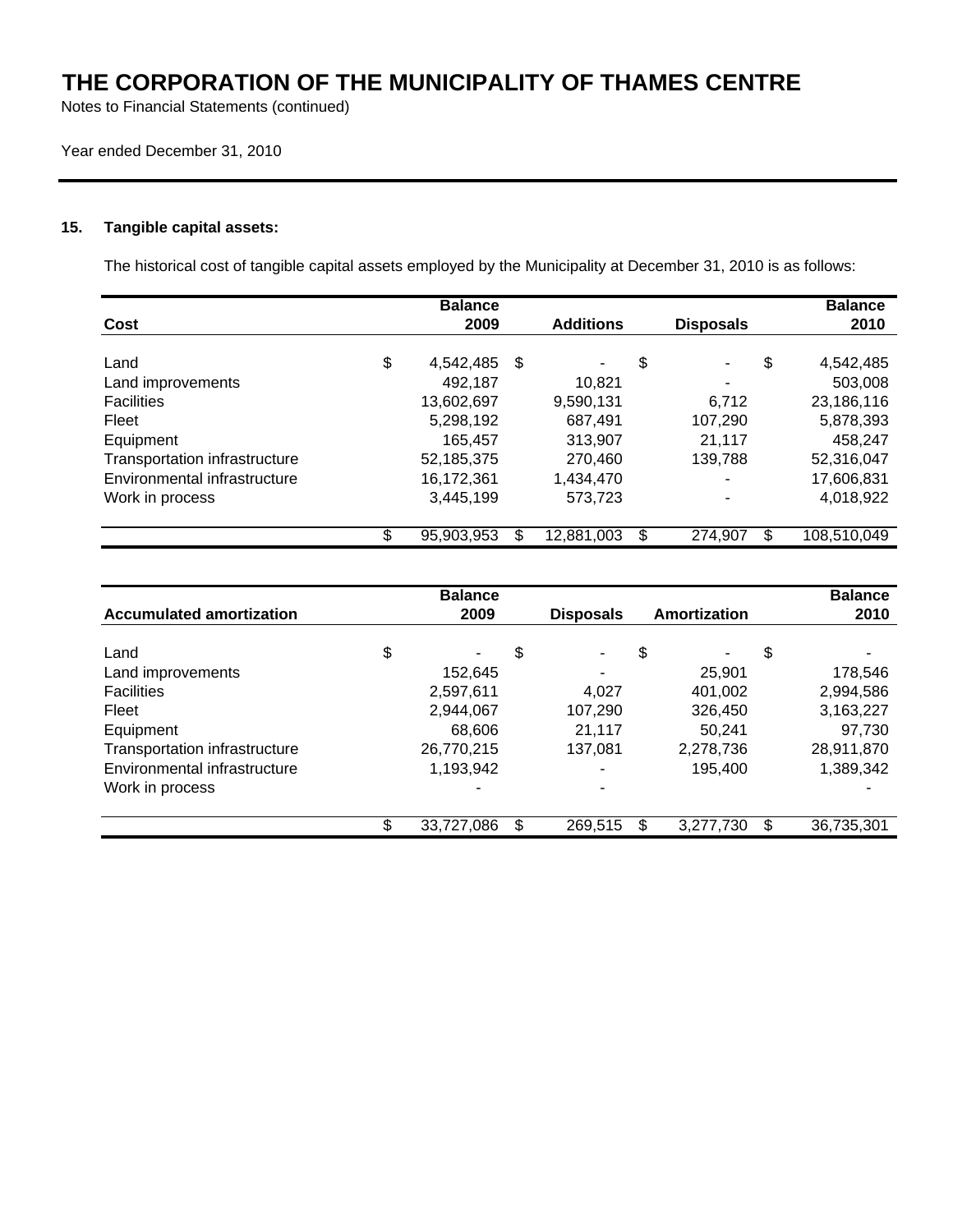Notes to Financial Statements (continued)

Year ended December 31, 2010

#### **15. Tangible capital assets (continued):**

| Net book value                | <b>Balance</b><br>2009 | <b>Balance</b><br>2010 |  |  |
|-------------------------------|------------------------|------------------------|--|--|
|                               |                        |                        |  |  |
| Land                          | \$<br>4,389,840        | \$<br>4,542,485        |  |  |
| Land improvements             | (2, 105, 424)          | 324,462                |  |  |
| <b>Facilities</b>             | 10,658,630             | 20,191,530             |  |  |
| Fleet                         | 5,229,586              | 2,715,166              |  |  |
| Equipment                     | (26, 604, 758)         | 360,517                |  |  |
| Transportation infrastructure | 50,991,433             | 23,404,177             |  |  |
| Environmental infrastructure  | 16,172,361             | 16,217,489             |  |  |
| Work in process               | 3,445,199              | 4,018,922              |  |  |
|                               | 62,176,867             | 71,774,748             |  |  |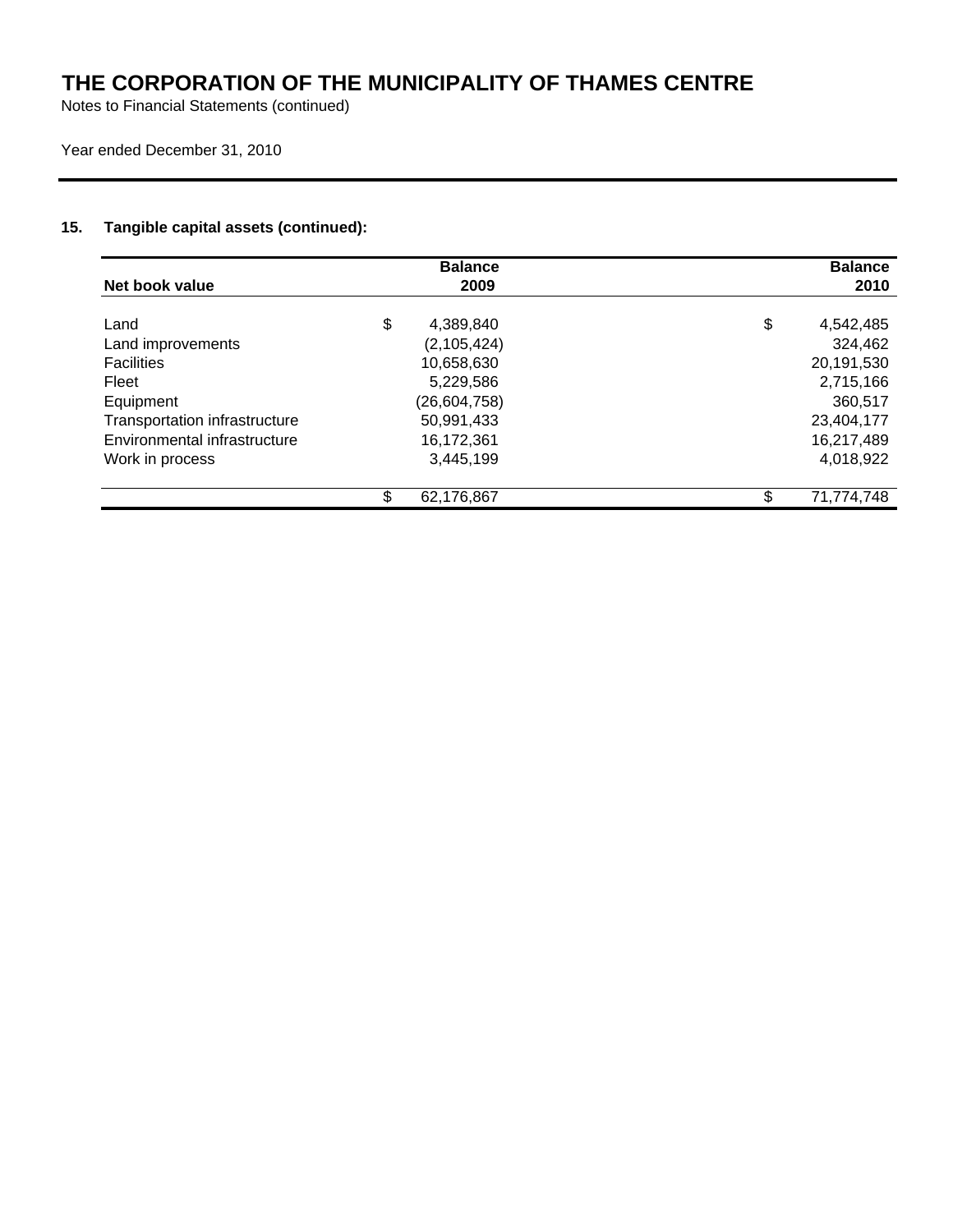Notes to Consolidated Financial Statements (continued)

Year ended December 31, 2010

#### **16. Segmented information:**

The Municipality is a municipal government institution that provides a range of services to its citizens, including police, fire, transportation, recreational and environmental. For management reporting purposes the Municipality's operations and activities are organized and reported by department. Funds were created for the purpose of recording specific activities to attain certain objectives in accordance with special regulations, restrictions or limitations.

Municipal services are provided by departments and their activities are reported in these funds. Certain departments that have been separately disclosed in the segmented information, along with the services they provide, are as follows:

- (a) Administration: Includes corporate services and governance of the Municipality. Administration is responsible for human resource management. Support to Council for policy development, by-law development in compliance with the Municipal Act, tax billing and collection responsibilities, financial management reporting, monitoring and overall budget status is provided as well as frontline reception and customer service.
- (b) Protection Services: Includes policing, fire protection, conservation authority, protective inspection and control and emergency measures. The mandate of the police services contract is to ensure the safety of the lives and property of citizens; preserve peace and good order; prevent crimes from occurring; detect offenders; and enforce the law. Fire protection includes detection, extinguishing and suppression services; emergency medical first response; and prevention education and training programs. Inspection and control includes building inspection, by-law enforcement and dog control services.
- (c) Transportation Services: This department provides the winter and summer maintenance, the repair and the construction of the municipal roads system including bridges and culverts.
- (d) Environment Services: Includes the management and maintenance of Thames Centre landfill site and recycling depot that services the Municipality as well as the waste and recycling pick-up services for water sewer and storm.
- (e) Parks and Recreation: Provides services that contribute to neighbourhood development and sustainability through the provision of recreation and leisure programs and facilities including community halls, libraries, parks, recreation fields and the arena.
- (f) Planning and Development: Manages rural development for business interests, environmental concerns, heritage matters, local neighbourhoods and community development. It facilitates economic development by providing services for the approval of all land development plans, the application and enforcement of the zoning by-law and official plan, and the provision of geomatics services and drains.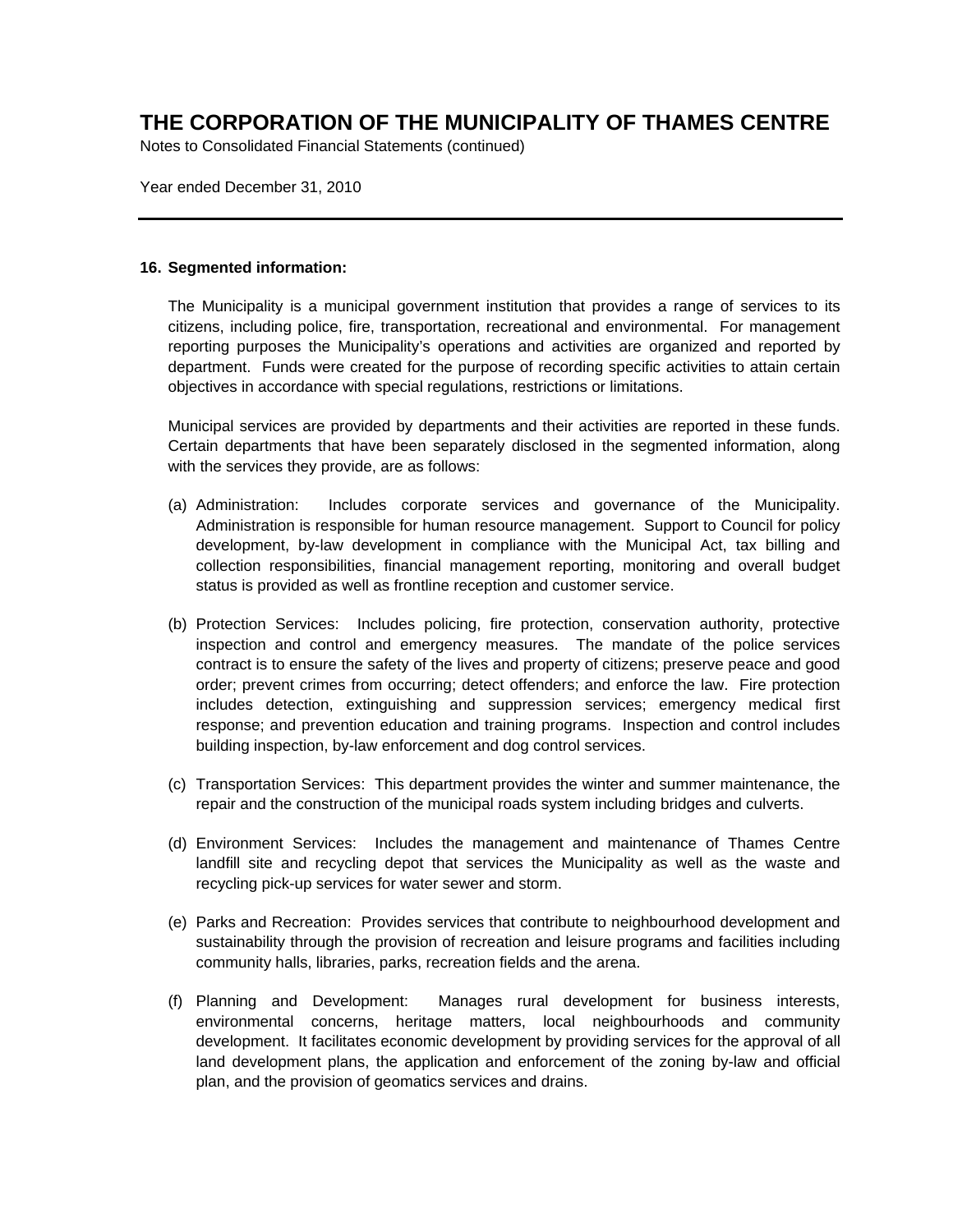Notes to Consolidated Financial Statements (continued)

Year ended December 31, 2010

#### **16. Segmented information (continued):**

For each segment separately reported, the segment revenue and expenditures represent both amounts that are directly attributable to the segment and amounts that are allocated on a reasonable basis. Therefore, certain allocation methodologies are employed in the preparation of segmented financial information. These municipal services are funded primarily by taxation such as property tax revenue. Taxation and payments-in-lieu of taxes are apportioned to these services based on the net surplus. Certain government transfers, transfer from other funds, and other revenue have been apportioned based on a percentage of budgeted expenses.

The accounting policies used in these segments are consistent with those followed in the preparation of the consolidated financial statements as disclosed in note 1.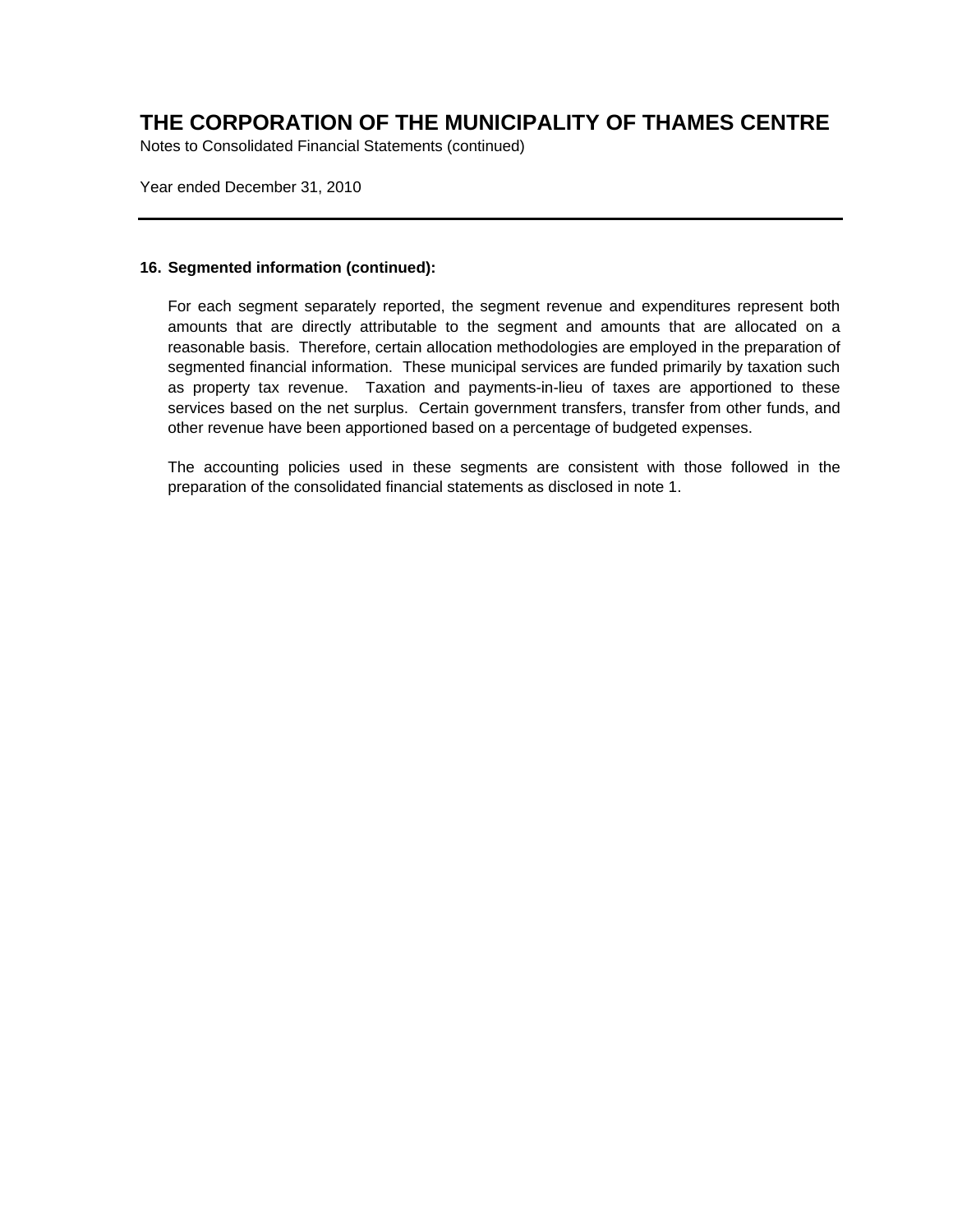|  | Year ended December 31, 2010, with comparative figures for 2009 |
|--|-----------------------------------------------------------------|
|--|-----------------------------------------------------------------|

|                                 | <b>Budget</b><br>2010 | Actual<br>2010 | Actual<br>2009  |
|---------------------------------|-----------------------|----------------|-----------------|
|                                 | (unaudited)           |                |                 |
|                                 |                       |                |                 |
| <b>General Government:</b>      |                       |                |                 |
| Revenues:                       |                       |                |                 |
| Property taxation               | \$<br>6,278,411<br>\$ | 6,102,193      | \$<br>5,790,920 |
| User charges                    | 45,115                | 54,211         | 59,980          |
| Government grants               | 1,139,650             | 934,564        | 1,107,519       |
| Penalties and interest on taxes | 47,500                | 266,722        | 67,497          |
| Investment income               | 260,000               | 110,057        | 415,120         |
| Donations                       |                       | 30             | (280)           |
| Other                           | 204,492               | 14,884         | 73,593          |
| <b>Total revenues</b>           | 7,975,168             | 7,482,661      | 7,514,349       |
| Expenditures:                   |                       |                |                 |
| Salary and wages                | 813,350               | 903,687        | 825,993         |
| <b>Materials</b>                | 299,792               | 281,905        | 270,133         |
| Contracted services             | 116,850               | 207.496        | 80,882          |
| Rents and financial             | 316,574               | 130,276        | 86,508          |
| <b>External transfers</b>       | (175, 875)            |                |                 |
| Amortization                    |                       | 43,994         | 15,440          |
| Other expense                   |                       |                | 120,769         |
|                                 | 1,370,691             | 1,567,358      | 1,399,725       |
| Net revenues over expenditures  | \$<br>\$<br>6,604,477 | 5,915,303      | \$<br>6,114,624 |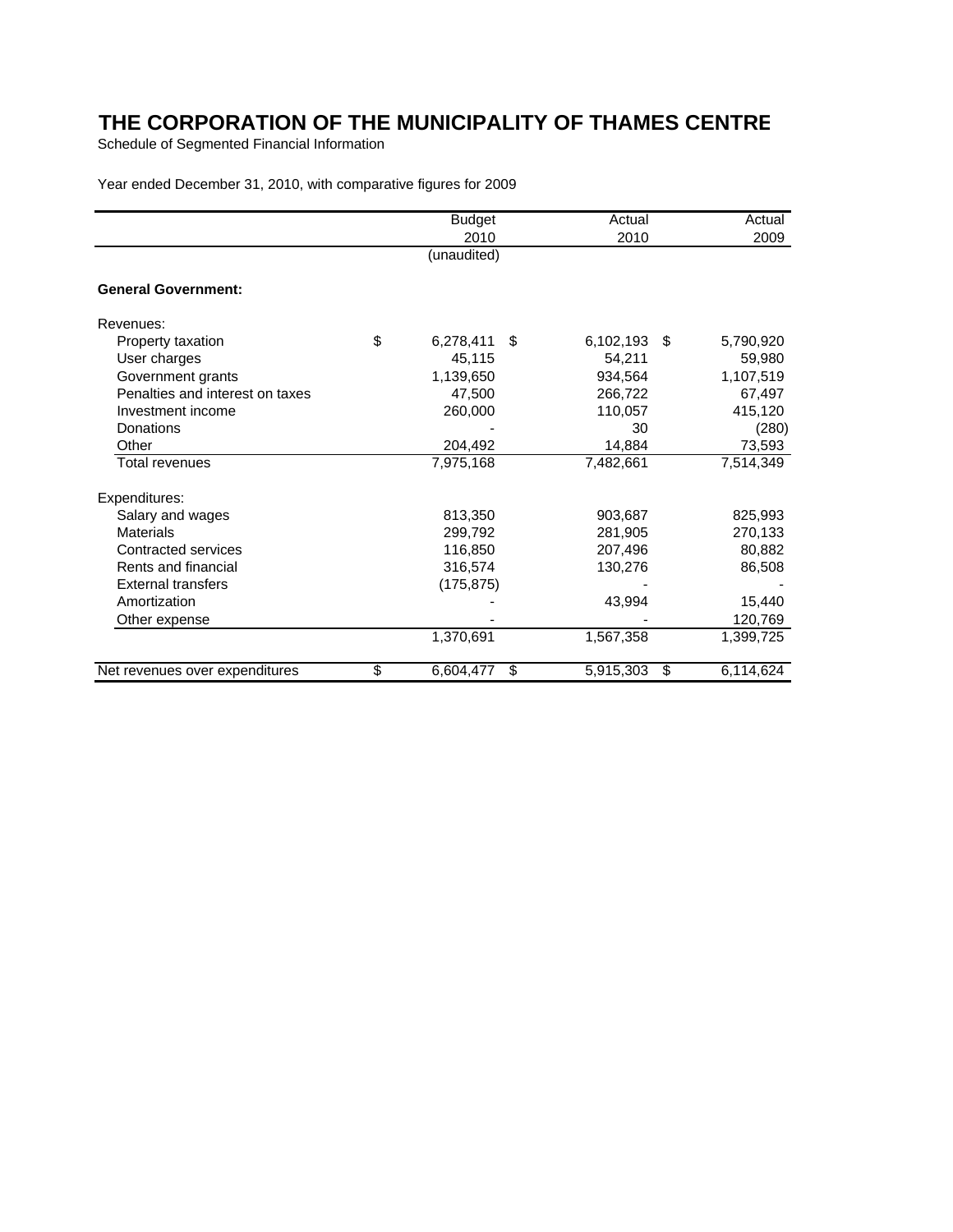| Year ended December 31, 2010, with comparative figures for 2009 |  |  |  |
|-----------------------------------------------------------------|--|--|--|
|-----------------------------------------------------------------|--|--|--|

|                                | <b>Budget</b>           | Actual      | Actual            |
|--------------------------------|-------------------------|-------------|-------------------|
|                                | 2010                    | 2010        | 2009              |
|                                | (unaudited)             |             |                   |
| <b>Protection Services:</b>    |                         |             |                   |
| Revenues:                      |                         |             |                   |
| User charges                   | \$<br>257,560<br>\$     | 250,322     | \$<br>341,240     |
| Government grants              | 15,324                  | 17,435      | 7,000             |
| <b>Donations</b>               | 3,000                   | 21,998      | 19,362            |
| Other                          | 1,500                   | 3           |                   |
| Total revenues                 | 277,384                 | 289,758     | 367,602           |
| Expenditures:                  |                         |             |                   |
| Salary and wages               | 403,680                 | 404,965     | 385,839           |
| <b>Materials</b>               | 193,730                 | 151,128     | 172,509           |
| Contracted services            | 1,655,497               | 1,783,214   | 1,352,421         |
| Rents and financial            |                         | 5,000       | 20,087            |
| Amortization expense           |                         | 29,176      | 88,906            |
| Other expense                  | 141,606                 | 141,606     |                   |
| <b>External transfers</b>      | 93,335                  | 92,506      | 91,626            |
|                                | 2,487,848               | 2,607,595   | 2,111,388         |
| Net expenditures over revenues | \$<br>(2,210,464)<br>\$ | (2,317,837) | \$<br>(1,743,786) |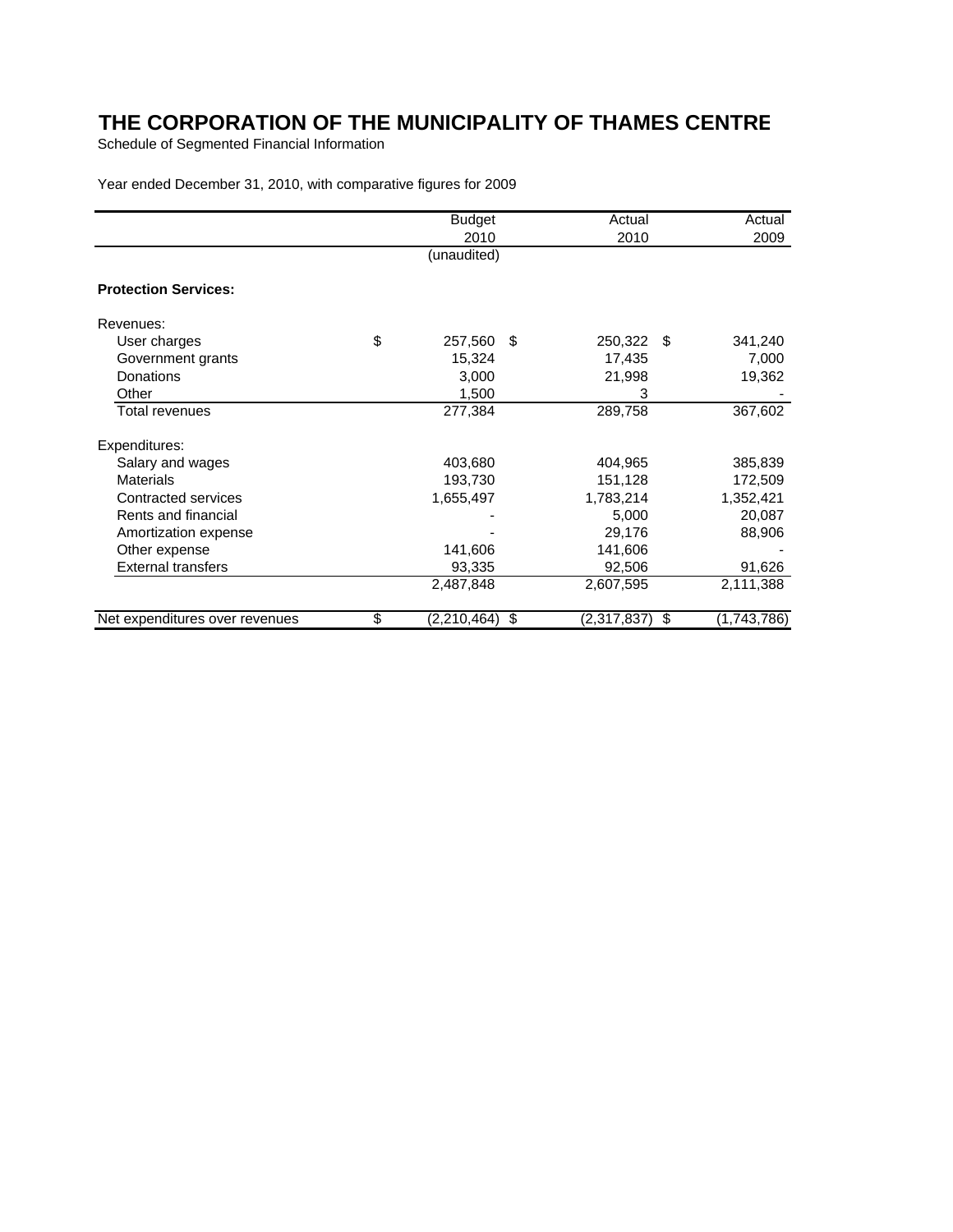|  | Year ended December 31, 2010, with comparative figures for 2009 |
|--|-----------------------------------------------------------------|
|--|-----------------------------------------------------------------|

|                                 | <b>Budget</b>     | Actual            | Actual            |
|---------------------------------|-------------------|-------------------|-------------------|
|                                 | 2010              | 2010              | 2009              |
|                                 | (unaudited)       |                   |                   |
| <b>Transportation Services:</b> |                   |                   |                   |
| Revenues:                       |                   |                   |                   |
| User charges                    | \$<br>18,800      | \$<br>24,443      | \$<br>21,650      |
| Government grants               | 199,614           | 1,005,605         | 1,710,593         |
| <b>Donations</b>                | 1,000             |                   |                   |
| Development levies earned       |                   | 40,000            |                   |
| Developer contributions         |                   |                   | 331,994           |
| Sale of capital assets          |                   | 33,661            | 21,948            |
| Other                           | 398,951           | 11,850            | 57,184            |
| <b>Total revenues</b>           | 618,365           | 1,115,559         | 2,143,369         |
| Expenditures:                   |                   |                   |                   |
| Salary and wages                | 803,700           | 844,752           | 697,670           |
| <b>Materials</b>                | 1,172,027         | 532,107           | 1,043,652         |
| Contracted services             | 5,000             | 6,275             | 8,855             |
| Rents and financial             | 185,650           | 558,184           | 684,525           |
| Amortization                    |                   | 2,609,763         | 2,977,646         |
| Other expenses                  | 305,547           | 302,547           | 3,150             |
|                                 | 2,471,924         | 4,853,628         | 5,415,498         |
| Net expenditures over revenues  | \$<br>(1,853,559) | \$<br>(3,738,069) | \$<br>(3,272,129) |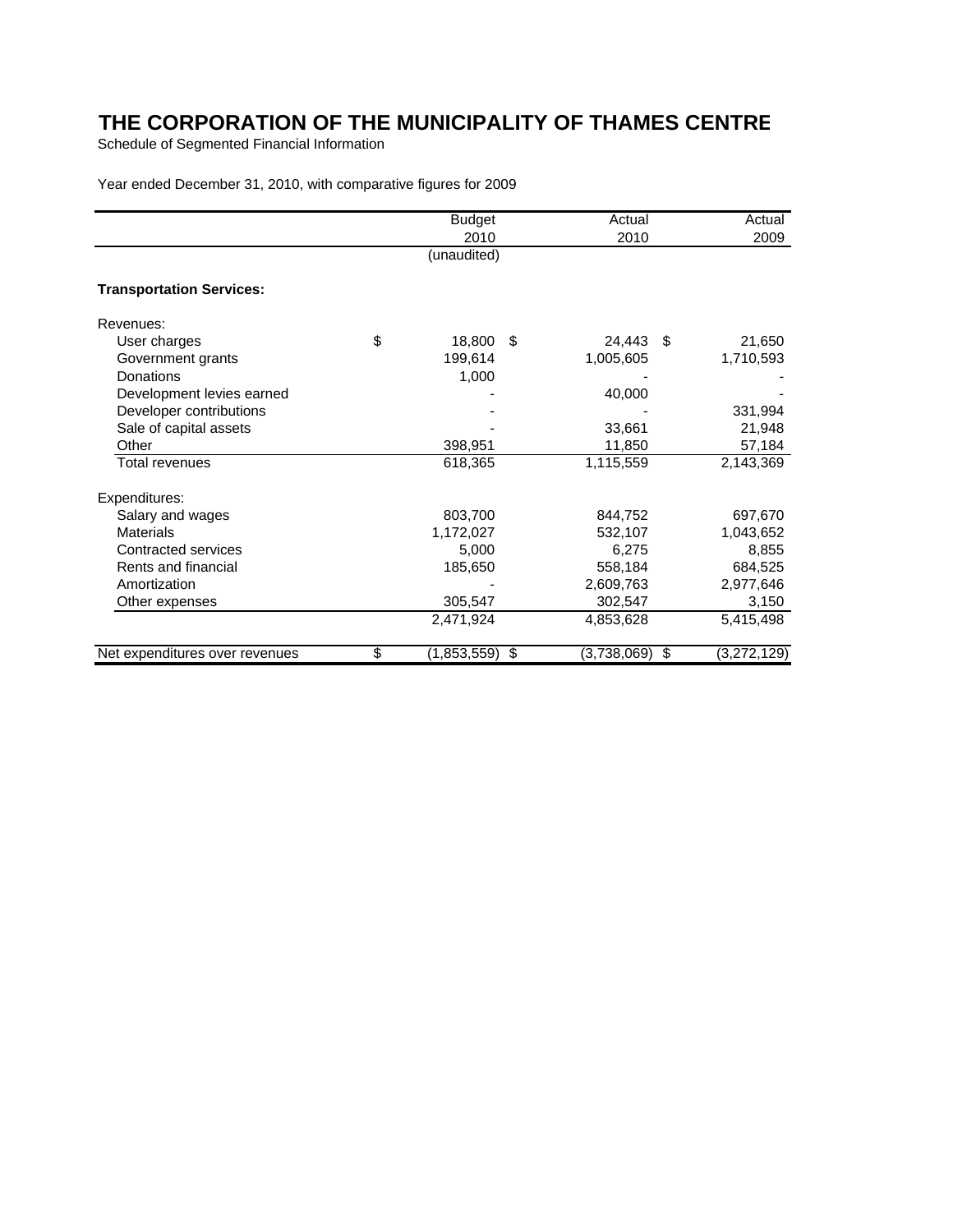|  | Year ended December 31, 2010, with comparative figures for 2009 |
|--|-----------------------------------------------------------------|
|--|-----------------------------------------------------------------|

|                                | <b>Budget</b>         | Actual          | Actual     |
|--------------------------------|-----------------------|-----------------|------------|
|                                | 2010                  | 2010            | 2009       |
|                                | (unaudited)           |                 |            |
| <b>Environment Services:</b>   |                       |                 |            |
| Revenues:                      |                       |                 |            |
| User charges                   | \$<br>2,318,232<br>\$ | 2,088,265<br>\$ | 1,831,841  |
| Government grants              | 105,000               | 2,188,146       | 41,389     |
| Investment income              | 2,228                 | 26,611          | 24,613     |
| Development levies earned      |                       | 388,847         |            |
| Sale of capital assets         |                       |                 | (107, 365) |
| Other                          | 248,165               | 4,289           | (35, 861)  |
| Total revenues                 | 2,673,625             | 4,696,158       | 1,754,617  |
| Expenditures:                  |                       |                 |            |
| Salary and wages               | 434,752               | 471,947         | 641,574    |
| Materials                      | 231,077               | 25,280          | 260,349    |
| Contracted services            | 711,380               | 1,011,446       | 783,149    |
| Rents and financial            | 109,409               |                 | 170,442    |
| Amortization                   |                       | 493,902         | 525,435    |
| Other                          | 390,779               | 226,582         | 5,560      |
|                                | 1,877,397             | 2,229,157       | 2,386,509  |
| Net revenues over expenditures |                       |                 |            |
| (expenditures over revenues)   | \$<br>796,228<br>\$   | 2,467,001<br>\$ | (631,892)  |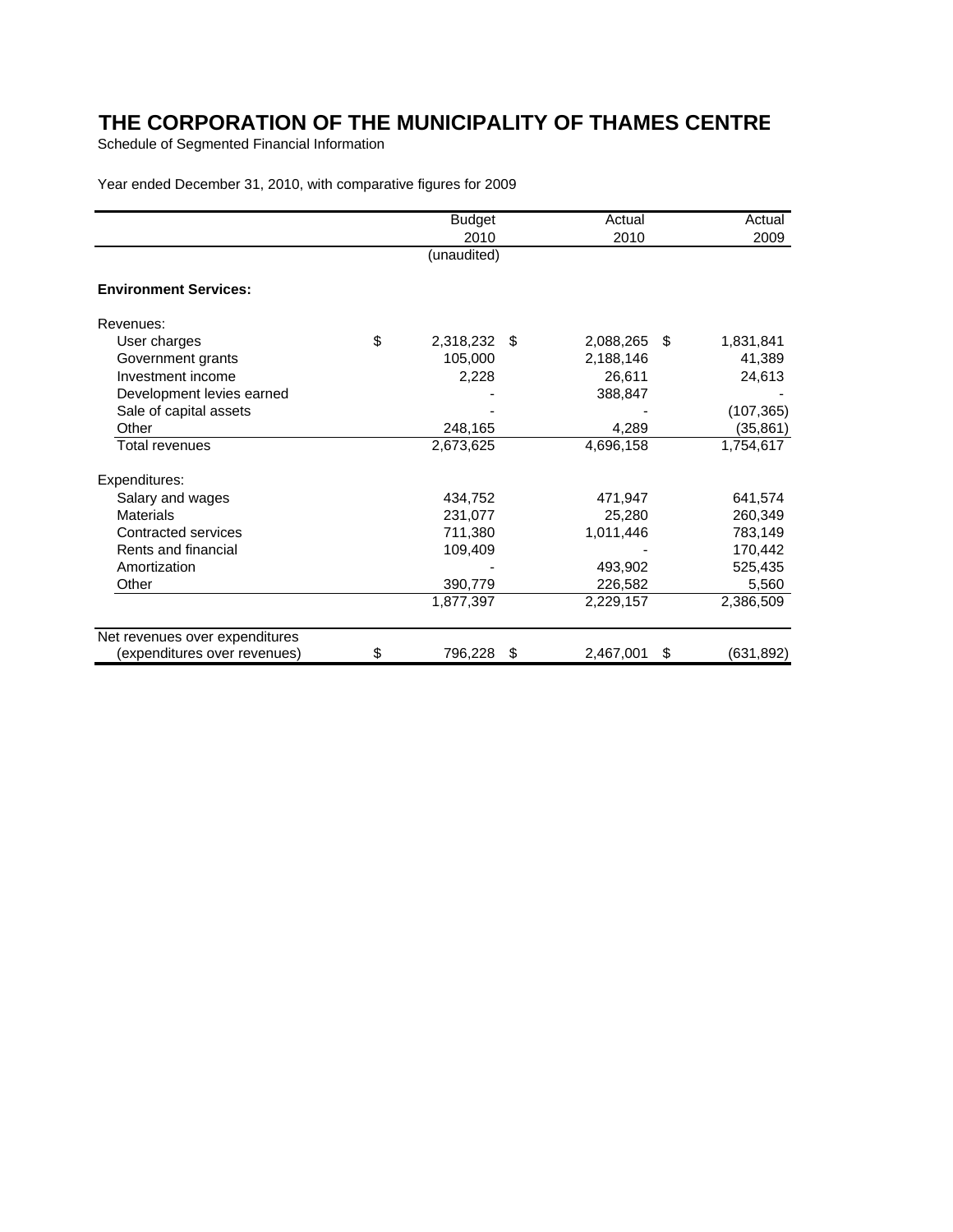| Year ended December 31, 2010, with comparative figures for 2009 |  |  |  |
|-----------------------------------------------------------------|--|--|--|
|-----------------------------------------------------------------|--|--|--|

|                                | <b>Budget</b>      | Actual       | Actual |
|--------------------------------|--------------------|--------------|--------|
|                                | 2010               | 2010         | 2009   |
|                                | (unaudited)        |              |        |
| <b>Health Services:</b>        |                    |              |        |
| Revenues:                      |                    |              |        |
| User charges                   | \$<br>57,153 \$    | 77,563 \$    | 63,443 |
| Government grants              |                    | 10,000       |        |
| Investment income              | 9,000              | 4,488        | 9,244  |
| Total revenues                 | 66,153             | 92,051       | 72,687 |
| Expenditures:                  |                    |              |        |
| <b>Materials</b>               | 24,715             | 10,452       | 9,090  |
| Contracted services            | 24,200             | 36,660       | 36,098 |
| Rents and financial            | 750                |              | 1,709  |
| Amortization expense           |                    | 471          |        |
| Other expense                  | 666                | 666          |        |
|                                | 50,331             | 48,249       | 46,897 |
| Net revenues over expenditures | \$<br>15,822<br>\$ | \$<br>43,802 | 25,790 |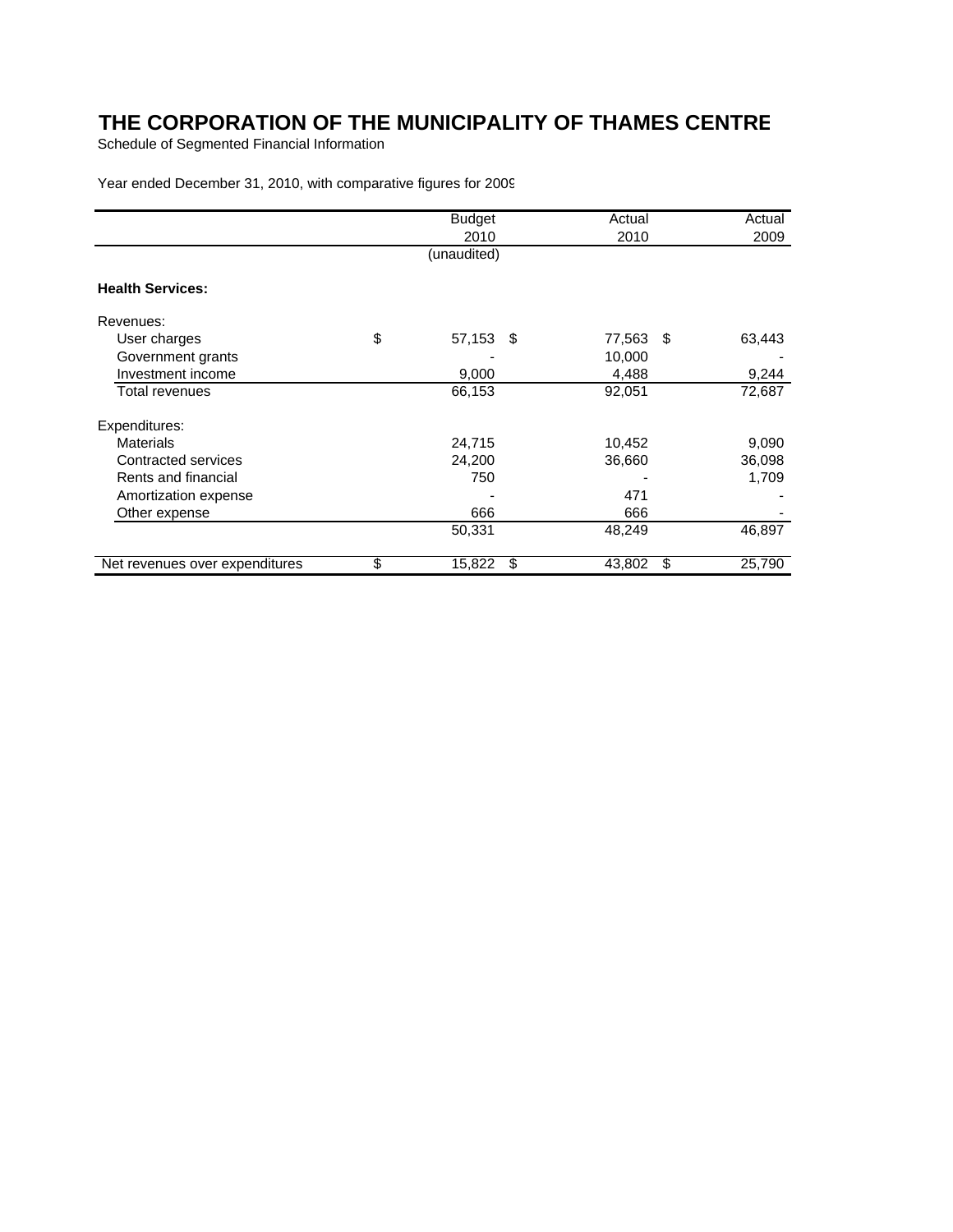|  | Year ended December 31, 2010, with comparative figures for 2009 |
|--|-----------------------------------------------------------------|
|--|-----------------------------------------------------------------|

|                                | <b>Budget</b>   | Actual          | Actual          |
|--------------------------------|-----------------|-----------------|-----------------|
|                                | 2010            | 2010            | 2009            |
|                                | (unaudited)     |                 |                 |
| <b>Community Services:</b>     |                 |                 |                 |
| Revenues:                      |                 |                 |                 |
| User charges                   | \$<br>939,170   | \$<br>753,384   | \$<br>660,086   |
| Government grants              | 26,200          | 5,488,723       | 49,786          |
| Investment income              |                 | 151             | 45              |
| Management fee refund          |                 |                 | 52,866          |
| Donations                      | 21,000          | 1,033,365       | 108,344         |
| Development levies earned      |                 | 1,653,736       |                 |
| Other                          | 2,000           |                 | 4,776           |
| Total revenues                 | 988,370         | 8,929,359       | 875,903         |
| Expenditures:                  |                 |                 |                 |
| Salary and wages               | 746,536         | 745,851         | 708,020         |
| <b>Materials</b>               | 434,322         | 552,749         | 554,506         |
| Contracted services            | 157,371         | 80,227          | 166,284         |
| Rents and financial            | 11,725          | 45,752          | 70,487          |
| Amortization expense           |                 | 100,424         | 115,720         |
| Other                          | 94,737          | 97,018          | 677             |
|                                | 1,444,691       | 1,622,021       | 1,615,694       |
| Net revenues over expenditures |                 |                 |                 |
| (expenditures over revenues)   | \$<br>(456,321) | \$<br>7,307,338 | \$<br>(739,791) |